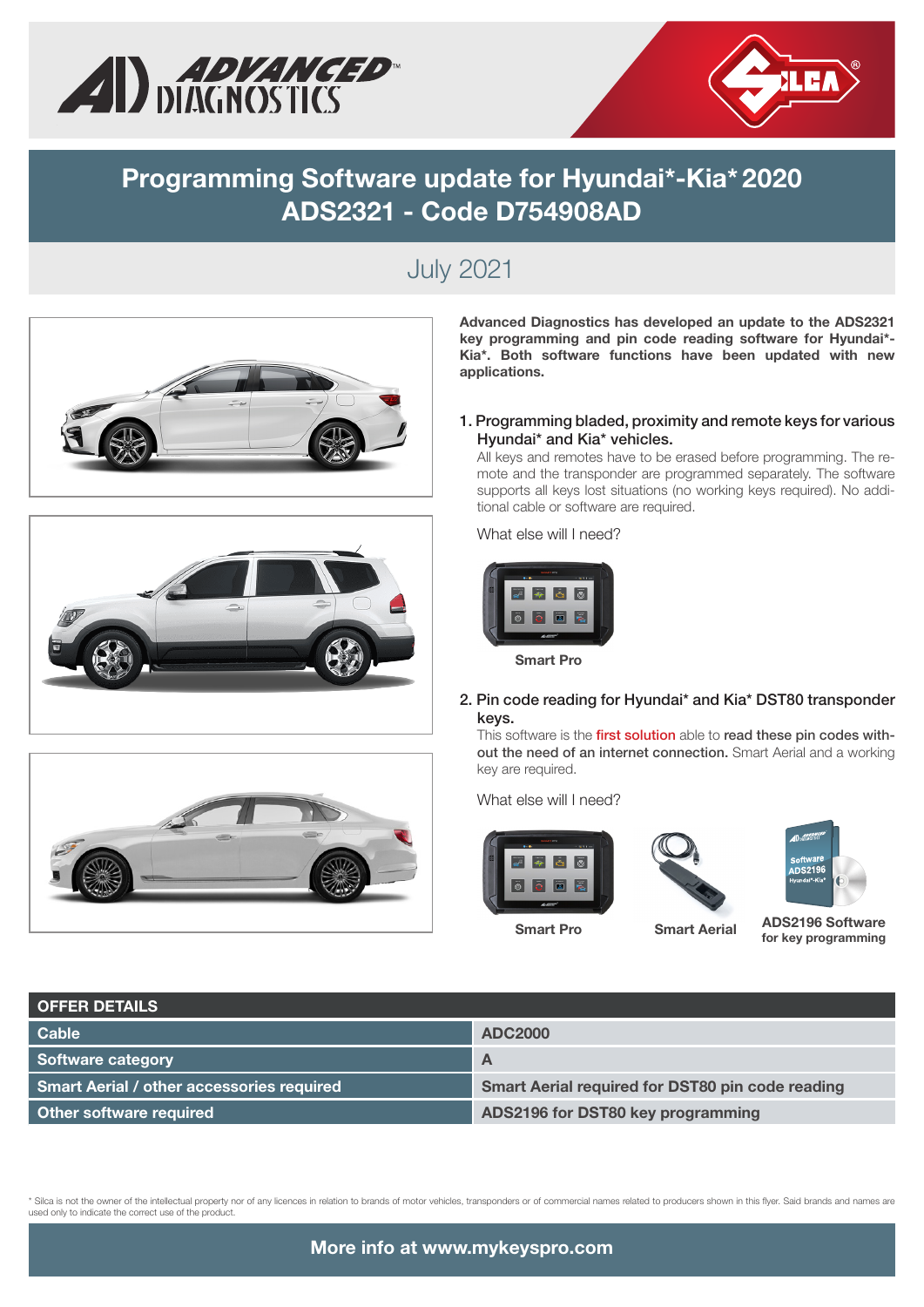



# Programming bladed, proximity and remote keys

| <b>TABLE</b>                |                         |                        |                   |               |                             |                           |                           |                                   |
|-----------------------------|-------------------------|------------------------|-------------------|---------------|-----------------------------|---------------------------|---------------------------|-----------------------------------|
| $\sqrt{2}$<br><b>REGION</b> | <u>ൈ</u><br><b>MAKE</b> | $\sum$<br><b>MODEL</b> | 靊<br><b>YEARS</b> | <b>FUEL</b>   | 16<br><b>KEY TYPE</b>       | PROGRAM.                  | 6<br><b>PROGRAM</b>       | PIN CODE                          |
| Asia                        | Genesis*                | G70                    | 2017-2021         | Any           | Proximity key - Push button | $\blacktriangledown$      | $\left(\checkmark\right)$ | $\blacktriangledown$              |
| Asia                        | Genesis*                | G80                    | 2020-2021         | Any           | Proximity key - Push button | $\blacktriangledown$      | $\left(\checkmark\right)$ | $\left(\checkmark\right)$         |
| NEW<br>Asia                 | Genesis*                | <b>GV80</b>            | 2020-2021         | Any           | Proximity key - Push button | $\blacktriangledown$      | $\left(\checkmark\right)$ | $\bigotimes$                      |
| Asia                        | Hyundai*                | Azera                  | 2018-2021         | Any           | Proximity key - Push button | $\blacktriangledown$      | $\bigvee$                 | $\left(\checkmark\right)$         |
| Asia                        | Hyundai*                | Azera                  | 2018-2021         | Any           | <b>Bladed key</b>           | $\blacktriangledown$      | $\bigodot$                | $\left(\checkmark\right)$         |
| <b>NEW</b><br>Asia          | Hyundai*                | Creta                  | 2020-2020         | Any           | Proximity key - Push button | $\left(\checkmark\right)$ | $\left(\checkmark\right)$ | $\left(\checkmark\right)$         |
| Asia<br>NEW                 | Hyundai*                | Creta                  | 2020-2020         | Any           | <b>Bladed key</b>           | $\blacktriangledown$      | $\left(\checkmark\right)$ | $\left(\checkmark\right)$         |
| Asia                        | Hyundai*                | Grandeur               | 2018-2021         | Any           | Proximity key - Push button | $\left(\checkmark\right)$ | $\bigvee$                 | $\left(\checkmark\right)$         |
| Asia                        | Hyundai*                | Grandeur               | 2020-2021         | Any           | <b>Bladed key</b>           | $\blacktriangledown$      | $\left(\checkmark\right)$ | $\left(\checkmark\right)$         |
| <b>NEW</b><br>Asia          | Hyundai*                | Grandeur HEV           | 2018-2020         | Hybrid        | Proximity key - Push button | $\left(\checkmark\right)$ | $\left(\checkmark\right)$ | $\left(\checkmark\right)$         |
| Asia<br><b>NEW</b>          | Hyundai*                | Grandeur HEV           | 2020-2020         | <b>Hybrid</b> | <b>Bladed key</b>           | $\blacktriangledown$      | $\left(\checkmark\right)$ | $\left(\checkmark\right)$         |
| Asia                        | Hyundai*                | <b>HB20</b>            | 2020-2020         | Any           | Proximity key - Push button | $\left(\checkmark\right)$ | $\left(\checkmark\right)$ | $\left(\checkmark\right)$         |
| Asia                        | Hyundai*                | <b>HB20</b>            | 2020-2020         | Any           | <b>Bladed key</b>           | $\blacktriangledown$      | $\left(\checkmark\right)$ | $\left(\checkmark\right)$         |
| Asia                        | Hyundai*                | i10                    | 2020-2020         | Any           | Proximity key - Push button | $\left(\checkmark\right)$ | $\left(\checkmark\right)$ | $\left(\blacktriangledown\right)$ |
| Asia                        | Hyundai*                | i10                    | 2020-2020         | Any           | <b>Bladed key</b>           | $\blacktriangledown$      | $\left(\checkmark\right)$ | $\blacktriangledown$              |
| <b>NEW</b><br>Asia          | Hyundai*                | i10 Grand              | 2020-2021         | Any           | Proximity key - Push button | $\left(\checkmark\right)$ | $\left(\checkmark\right)$ |                                   |
| Asia<br>NEW                 | Hyundai*                | i10 Grand              | 2020-2021         | Any           | <b>Bladed key</b>           | $\blacktriangledown$      | $\checkmark$              | $\checkmark$                      |
| <b>NEW</b><br>Asia          | Hyundai*                | iX25                   | 2020-2020         | Any           | Proximity key - Push button |                           |                           |                                   |
| Asia<br>NEW                 | Hyundai*                | iX25                   | 2020-2020         | Any           | <b>Bladed key</b>           |                           | $\checkmark$              |                                   |
| Asia                        | Hyundai*                | Nexo                   | 2019-2020         | Any           | Proximity key - Push button |                           | $\blacktriangledown$      |                                   |
| Asia                        | Hyundai*                | Palisade               | 2020-2021         | Any           | Proximity key - Push button |                           | $\blacktriangledown$      |                                   |
| Asia                        | Hyundai*                | Palisade               | 2020-2020         | Any           | <b>Bladed key</b>           |                           | $\blacktriangledown$      |                                   |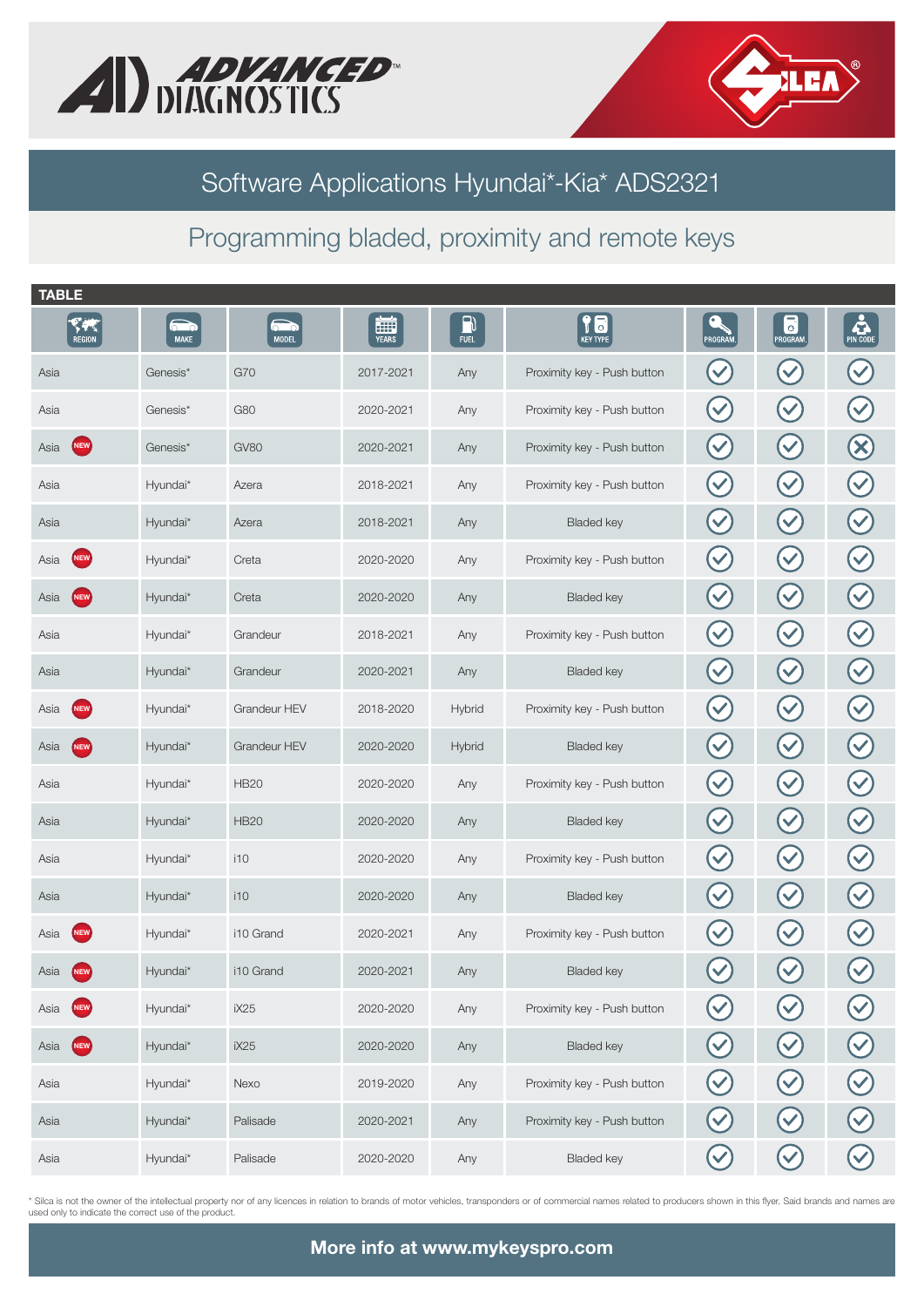



# Programming bladed, proximity and remote keys

| <b>TABLE</b>                |                   |                        |                   |                               |                             |                           |                                  |                           |
|-----------------------------|-------------------|------------------------|-------------------|-------------------------------|-----------------------------|---------------------------|----------------------------------|---------------------------|
| $\sqrt{2}$<br><b>REGION</b> | a,<br><b>MAKE</b> | $\sum$<br><b>MODEL</b> | 靊<br><b>YEARS</b> | $\hbox{\bf R}$<br><b>FUEL</b> | 16<br><b>KEY TYPE</b>       | $\bullet$<br>PROGRAM.     | $\overline{\bullet}$<br>PROGRAM. | PIN CODE                  |
| <b>NEW</b><br>Asia          | Hyundai*          | Porter 2 (EV)          | 2020-2020         | Electric                      | Proximity key - Push button | $\blacktriangledown$      | $\left(\checkmark\right)$        | $\blacktriangledown$      |
| Asia                        | Hyundai*          | Santa Fe               | 2019-2020         | Any                           | Proximity key - Push button | $\blacktriangledown$      | $\bigcirc$                       | $\left(\checkmark\right)$ |
| NEW<br>Asia                 | Hyundai*          | Santa Fe               | 2019-2020         | Any                           | <b>Bladed key</b>           | $\blacktriangledown$      | $\bigodot$                       | $\left(\checkmark\right)$ |
| Asia                        | Hyundai*          | Sonata DN              | 2020-2020         | Any                           | Proximity key - Push button | $\blacktriangledown$      | $\bigodot$                       | $\bigotimes$              |
| Asia                        | Hyundai*          | Sonata HEV             | 2020-2020         | Hybrid                        | Proximity key - Push button | $\blacktriangledown$      | $\bigodot$                       | $\bigotimes$              |
| Asia                        | Hyundai*          | Sonata                 | 2020-2021         | Any                           | <b>Bladed key</b>           | $\blacktriangledown$      | $\left(\checkmark\right)$        | $\left(\checkmark\right)$ |
| Asia                        | Hyundai*          | Sonata HEV             | 2020-2021         | Hybrid                        | <b>Bladed key</b>           | $\blacktriangledown$      | $\bigcirc$                       | $\left(\checkmark\right)$ |
| Asia                        | Hyundai*          | Venue                  | 2019-2020         | Any                           | Proximity key - Push button | $\left(\checkmark\right)$ | $\bigvee$                        | $\left(\checkmark\right)$ |
| Asia                        | Hyundai*          | Venue                  | 2019-2020         | Any                           | <b>Bladed key</b>           | $\blacktriangledown$      | $\left(\checkmark\right)$        | $\left(\checkmark\right)$ |
| Asia                        | Kia*              | Borrego                | 2020-2020         | Any                           | <b>Bladed key</b>           | $\blacktriangledown$      | $\left(\checkmark\right)$        | $\left(\checkmark\right)$ |
| Asia                        | Kia*              | Cee'D                  | 2020-2020         | Any                           | <b>Bladed key</b>           | $\blacktriangledown$      | $\left(\checkmark\right)$        | $\left(\checkmark\right)$ |
| Asia                        | Kia*              | Cee'D Sport Wagon      | 2019-2020         | Any                           | <b>Bladed key</b>           | $\left(\checkmark\right)$ | $\left(\checkmark\right)$        | $\left(\checkmark\right)$ |
| Asia                        | Kia*              | Cee'D Sport Wagon      | 2019-2020         | Any                           | Proximity key - Push button | $\left(\checkmark\right)$ | $\left(\checkmark\right)$        | $\left(\checkmark\right)$ |
| Asia                        | Kia*              | Cee'D PHEV             | 2020-2020         | Hybrid                        | <b>Bladed key</b>           | $\blacktriangledown$      | $\left(\checkmark\right)$        | $\left(\checkmark\right)$ |
| Asia                        | Kia*              | Cee'D PHEV             | 2020-2020         | Hybrid                        | Proximity key - Push button | $\left(\checkmark\right)$ | $\left(\checkmark\right)$        | $\blacktriangledown$      |
| Asia                        | Kia*              | Cerato                 | 2019-2020         | Any                           | <b>Bladed key</b>           | $\blacktriangledown$      | $\left(\checkmark\right)$        |                           |
| Asia                        | Kia*              | Cerato BD              | 2019-2020         | Any                           | Proximity key - Push button | $\blacktriangledown$      | $\blacktriangledown$             | $\checkmark$              |
| Asia                        | Kia*              | Forte                  | 2019-2020         | Any                           | <b>Bladed key</b>           |                           |                                  |                           |
| Asia<br>NEW                 | Kia*              | K <sub>3</sub>         | 2019-2020         | Any                           | Proximity key - Push button |                           |                                  |                           |
| <b>NEW</b><br>Asia          | Kia*              | K <sub>3</sub>         | 2018-2020         | Any                           | <b>Bladed key</b>           |                           |                                  |                           |
| Asia<br><b>NEW</b>          | Kia*              | K <sub>5</sub>         | 2019-2020         | Any                           | Proximity key - Push button |                           |                                  |                           |
| Asia                        | Kia*              | K5 HEV                 | 2019-2020         | Hybrid                        | Proximity key - Push button |                           | $\checkmark$                     |                           |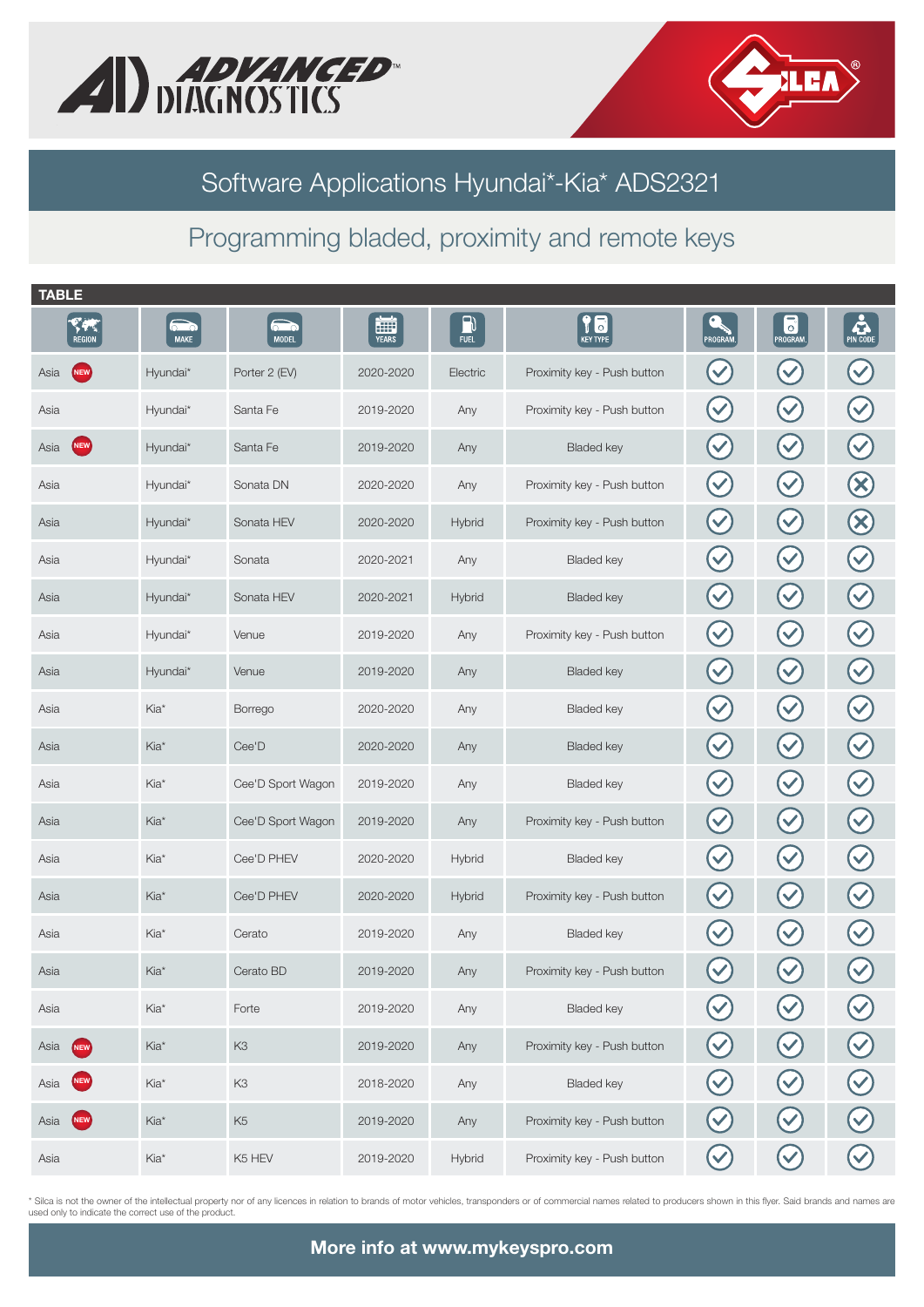



## Programming bladed, proximity and remote keys

| <b>TABLE</b>                |                         |                        |                   |                                     |                             |                       |                           |                      |
|-----------------------------|-------------------------|------------------------|-------------------|-------------------------------------|-----------------------------|-----------------------|---------------------------|----------------------|
| $\sqrt{2}$<br><b>REGION</b> | <u>ு</u><br><b>MAKE</b> | $\sum$<br><b>MODEL</b> | ⊞<br><b>YEARS</b> | $\hfill\blacksquare$<br><b>FUEL</b> | 18<br><b>KEY TYPE</b>       | $\bullet$<br>PROGRAM. | PROGRAM.                  | PIN CODE             |
| NEW<br>Asia                 | Kia*                    | K <sub>5</sub>         | 2020-2021         | Any                                 | <b>Bladed key</b>           | $\checkmark$          | $\blacktriangledown$      | $\checkmark$         |
| Asia                        | Kia*                    | K5 HEV                 | 2020-2021         | Hybrid                              | <b>Bladed key</b>           | $\blacktriangledown$  | $\left(\rightearrow$      | $\blacktriangledown$ |
| <b>NEW</b><br>Asia          | Kia*                    | K <sub>9</sub>         | 2019-2021         | Any                                 | Proximity key - Push button | $\blacktriangledown$  | $\left(\rightearrow$      | $\blacktriangledown$ |
| Asia                        | Kia*                    | K900                   | 2019-2020         | Any                                 | Proximity key - Push button | $\blacktriangledown$  | $\left(\checkmark\right)$ | $\blacktriangledown$ |
| Asia                        | Kia*                    | Mohave                 | 2020-2020         | Any                                 | Proximity key - Push button | $\blacktriangledown$  | $\left(\checkmark\right)$ | $\blacktriangledown$ |
| Asia                        | Kia*                    | Mohave                 | 2020-2020         | Any                                 | <b>Bladed key</b>           | $\blacktriangledown$  | $\left(\checkmark\right)$ | $\blacktriangledown$ |
| <b>NEW</b><br>Asia          | Kia*                    | ProCeed                | 2019-2020         | Any                                 | <b>Bladed key</b>           | $\blacktriangledown$  | $\left(\checkmark\right)$ | $\blacktriangledown$ |
| Asia                        | Kia*                    | Seltos                 | 2019-2021         | Any                                 | Proximity key - Push button | $\blacktriangledown$  | $\left(\checkmark\right)$ | $\blacktriangledown$ |
| Asia                        | Kia*                    | Seltos                 | 2019-2021         | Any                                 | <b>Bladed key</b>           | $\blacktriangledown$  | $\left(\checkmark\right)$ | $\blacktriangledown$ |
| Asia                        | Kia*                    | Sorento                | 2020-2020         | Any                                 | Proximity key - Push button | $\blacktriangledown$  | $\left(\checkmark\right)$ | $\blacktriangledown$ |
| <b>NEW</b><br>Asia          | Kia*                    | Sorento HEV            | 2020-2020         | Hybrid                              | Proximity key - Push button | $\blacktriangledown$  | $\left(\checkmark\right)$ | $\blacktriangledown$ |
| Asia                        | Kia*                    | Sorento                | 2020-2020         | Any                                 | <b>Bladed key</b>           | $\blacktriangledown$  | $\left(\checkmark\right)$ | $\blacktriangledown$ |
| <b>NEW</b><br>Asia          | Kia*                    | Sorento HEV            | 2020-2020         | Hybrid                              | <b>Bladed key</b>           | $\blacktriangledown$  | $\left(\checkmark\right)$ | $\blacktriangledown$ |
| Asia                        | Kia*                    | Soul                   | 2019-2021         | Any                                 | Proximity key - Push button | $\blacktriangledown$  | $\left(\checkmark\right)$ | $\blacktriangledown$ |
| Asia                        | Kia*                    | Soul                   | 2019-2021         | Electric                            | Proximity key - Push button | $\blacktriangledown$  | $\left(\checkmark\right)$ | $\blacktriangledown$ |
| Asia                        | Kia*                    | <b>XCeed PHEV</b>      | 2020-2021         | Hybrid                              | Proximity key - Push button | $\blacktriangledown$  | $\blacktriangledown$      |                      |
| Australia                   | Hyundai*                | Santa Fe               | 2019-2020         | Any                                 | Proximity key - Push button | $\blacktriangledown$  | $\blacktriangledown$      | $\checkmark$         |
| Australia                   | Hyundai*                | Santa Fe               | 2019-2020         | Any                                 | <b>Bladed key</b>           |                       | $\checkmark$              |                      |
| Australia                   | Hyundai*                | Venue                  | 2019-2020         | Any                                 | <b>Bladed key</b>           | $\blacktriangledown$  | $\left(\checkmark\right)$ |                      |
| Australia                   | Kia*                    | Cerato BD              | 2018-2020         | Any                                 | Proximity key - Push button | $\blacktriangledown$  | $\left(\checkmark\right)$ | $\blacktriangledown$ |
| Australia                   | Kia*                    | Cerato BD              | 2018-2020         | Any                                 | <b>Bladed key</b>           | $\checkmark$          | $\blacktriangledown$      |                      |
| Australia                   | Kia*                    | Seltos (SP)            | 2019-2020         | Any                                 | Proximity key - Push button | $\blacktriangledown$  | $\bigvee$                 |                      |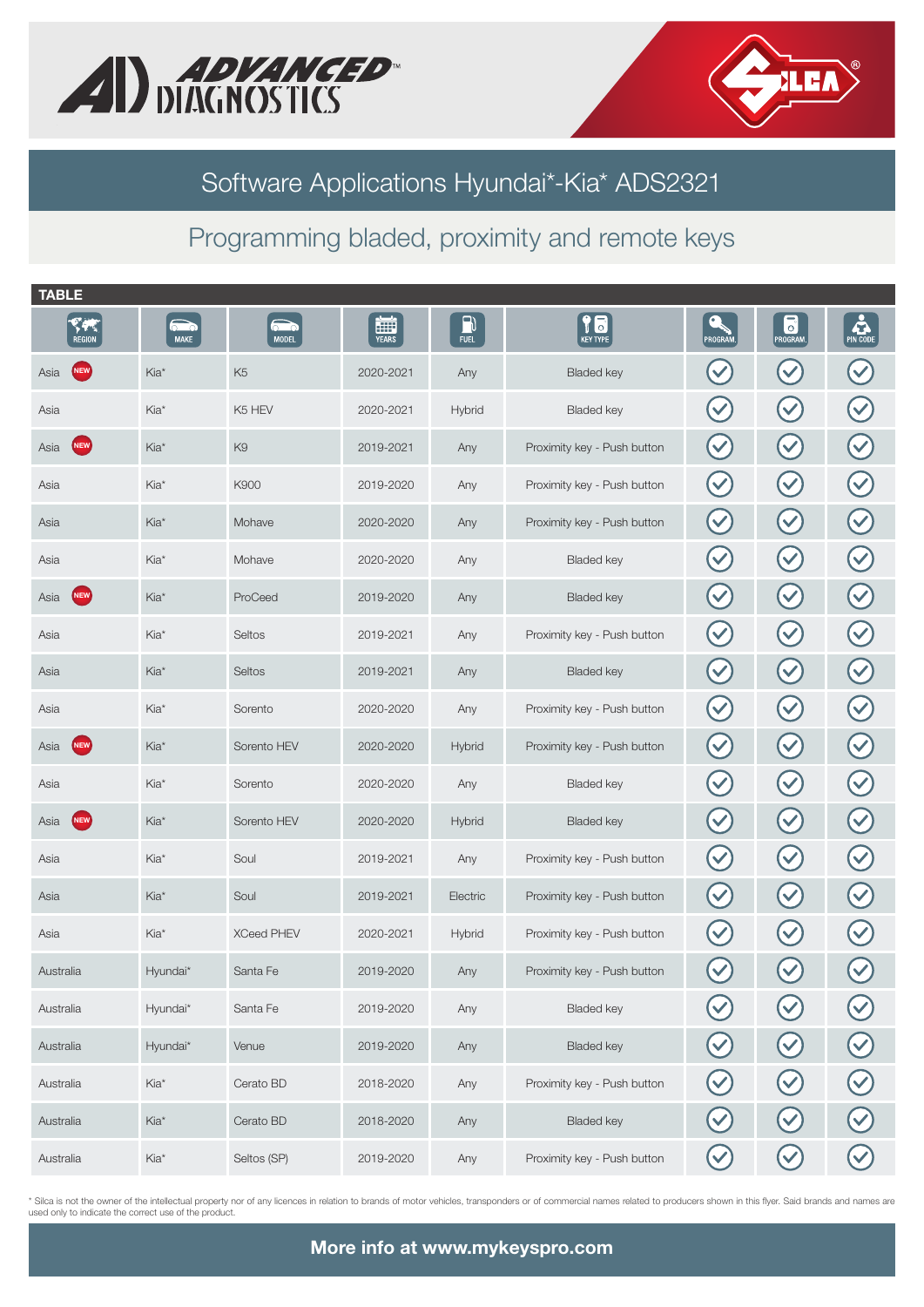



# Programming bladed, proximity and remote keys

| <b>TABLE</b>                |                             |                        |                   |                               |                             |                          |                           |                           |
|-----------------------------|-----------------------------|------------------------|-------------------|-------------------------------|-----------------------------|--------------------------|---------------------------|---------------------------|
| $\sqrt{2}$<br><b>REGION</b> | <del>ക</del><br><b>MAKE</b> | $\sum$<br><b>MODEL</b> | 雦<br><b>YEARS</b> | $\hbox{\bf R}$<br><b>FUEL</b> | 18<br><b>KEY TYPE</b>       | $\mathbf{C}$<br>PROGRAM. | PROGRAM.                  | PIN CODE                  |
| Australia                   | Kia*                        | Sorento (KNARH)        | 2020-2020         | Any                           | Proximity key - Push button | $\blacktriangledown$     | $\blacktriangledown$      | $\blacktriangledown$      |
| Australia                   | Kia*                        | Stinger                | 2018-2020         | Petrol                        | Proximity key - Push button | $\blacktriangledown$     | $\left(\checkmark\right)$ | $\blacktriangledown$      |
| Canada                      | Genesis*                    | G70                    | 2017-2021         | Any                           | Proximity key - Push button | $\blacktriangledown$     | $\left(\checkmark\right)$ | $\blacktriangledown$      |
| Canada                      | Genesis*                    | G80                    | 2020-2021         | Any                           | Proximity key - Push button | $\blacktriangledown$     | $\left(\checkmark\right)$ | $\blacktriangledown$      |
| NEW<br>Canada               | Genesis*                    | <b>GV80</b>            | 2020-2021         | Any                           | Proximity key - Push button | $\blacktriangledown$     | $\left(\checkmark\right)$ | $\bigotimes$              |
| Canada                      | Hyundai*                    | Azera                  | 2018-2021         | Any                           | Proximity key - Push button | $\blacktriangledown$     | $\left(\checkmark\right)$ | $\left(\checkmark\right)$ |
| Canada                      | Hyundai*                    | Azera                  | 2018-2021         | Any                           | <b>Bladed key</b>           | $\blacktriangledown$     | $\left(\checkmark\right)$ | $\blacktriangledown$      |
| Canada                      | Hyundai*                    | Nexo                   | 2019-2020         | Any                           | Proximity key - Push button | $\blacktriangledown$     | $\left(\checkmark\right)$ | $\blacktriangledown$      |
| Canada                      | Hyundai*                    | Palisade               | 2020-2021         | Any                           | Proximity key - Push button | $\blacktriangledown$     | $\left(\checkmark\right)$ | $\blacktriangledown$      |
| Canada                      | Hyundai*                    | Palisade               | 2020-2020         | Any                           | <b>Bladed key</b>           | $\blacktriangledown$     | $\left(\checkmark\right)$ | $\left(\checkmark\right)$ |
| Canada                      | Hyundai*                    | Santa Fe               | 2019-2020         | Any                           | Proximity key - Push button | $\blacktriangledown$     | $\blacktriangledown$      | $\left(\checkmark\right)$ |
| Canada                      | Hyundai*                    | Santa Fe               | 2019-2020         | Any                           | <b>Bladed key</b>           | $\blacktriangledown$     | $\left(\checkmark\right)$ | $\blacktriangledown$      |
| Canada                      | Hyundai*                    | Sonata                 | 2020-2020         | Any                           | Proximity key - Push button | $\blacktriangledown$     | $\left(\checkmark\right)$ | $\left(\checkmark\right)$ |
| Canada                      | Hyundai*                    | Sonata HEV             | 2020-2020         | Hybrid                        | Proximity key - Push button | $\blacktriangledown$     | $\left(\checkmark\right)$ | $\blacktriangledown$      |
| Canada                      | Hyundai*                    | Sonata                 | 2020-2021         | Any                           | <b>Bladed key</b>           | $\blacktriangledown$     | $\left(\checkmark\right)$ | $\blacktriangledown$      |
| Canada                      | Hyundai*                    | Venue                  | 2019-2020         | Any                           | Proximity key - Push button | $\blacktriangledown$     | $\left(\checkmark\right)$ |                           |
| Canada                      | Hyundai*                    | Venue                  | 2019-2020         | Any                           | <b>Bladed key</b>           | $\blacktriangledown$     | $\blacktriangledown$      | $\checkmark$              |
| Canada                      | Kia*                        | Borrego HM2            | 2019-2020         | Any                           | Proximity key - Push button |                          |                           |                           |
| Canada                      | Kia*                        | Borrego                | 2020-2020         | Any                           | <b>Bladed key</b>           |                          |                           |                           |
| Canada                      | Kia*                        | Cee'D Sport Wagon      | 2019-2020         | Any                           | Proximity key - Push button |                          |                           |                           |
| Canada                      | Kia*                        | Cee'D PHEV             | 2020-2020         | Hybrid                        | Proximity key - Push button |                          |                           |                           |
| Canada                      | Kia*                        | Cee'D Sport Wagon      | 2019-2020         | Any                           | <b>Bladed key</b>           |                          |                           |                           |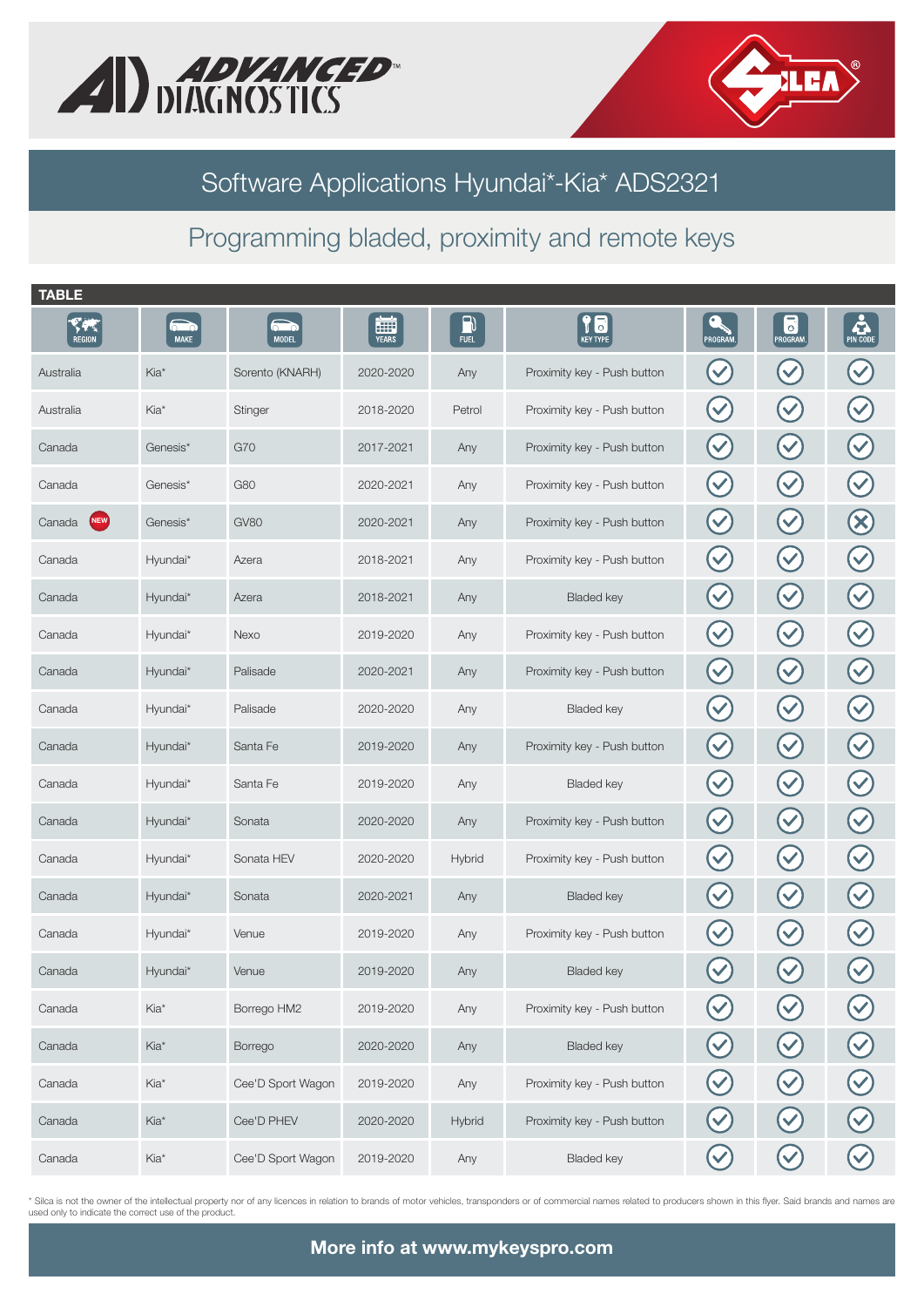



## Programming bladed, proximity and remote keys

| <b>TABLE</b>                |                             |                           |                   |                             |                              |                      |                           |                           |
|-----------------------------|-----------------------------|---------------------------|-------------------|-----------------------------|------------------------------|----------------------|---------------------------|---------------------------|
| $\sqrt{2}$<br><b>REGION</b> | <del>ക</del><br><b>MAKE</b> | $\bullet$<br><b>MODEL</b> | 圃<br><b>YEARS</b> | $\mathbf{R}$<br><b>FUEL</b> | <b>TE</b><br><b>KEY TYPE</b> | $\bullet$<br>PROGRAM | PROGRAM.                  | PIN CODE                  |
| Canada                      | Kia*                        | Cee'D                     | 2020-2020         | Any                         | <b>Bladed key</b>            | $\blacktriangledown$ | $\mathbf{v}$              |                           |
| Canada                      | Kia*                        | Cee'D PHEV                | 2020-2020         | <b>Hybrid</b>               | <b>Bladed key</b>            | $\blacktriangledown$ | $\bigvee$                 | $\blacktriangledown$      |
| Canada                      | Kia*                        | Forte                     | 2019-2020         | Any                         | <b>Bladed key</b>            | $\blacktriangledown$ | $\bigvee$                 | $\blacktriangledown$      |
| Canada                      | Kia*                        | K900                      | 2019-2020         | Any                         | Proximity key - Push button  | $\searrow$           | $\bigvee$                 | $\blacktriangledown$      |
| Canada                      | Kia*                        | Seltos                    | 2019-2021         | Any                         | Proximity key - Push button  | $\blacktriangledown$ | $\left(\checkmark\right)$ | $\checkmark$              |
| Canada                      | Kia*                        | Seltos                    | 2019-2021         | Any                         | <b>Bladed key</b>            | $\blacktriangledown$ | $\left(\rightearrow$      | $\blacktriangledown$      |
| Canada                      | Kia*                        | Sorento                   | 2020-2020         | Any                         | Proximity key - Push button  | $\blacktriangledown$ | $\left(\checkmark\right)$ | $\blacktriangledown$      |
| Canada                      | Kia*                        | Sorento                   | 2020-2020         | Any                         | <b>Bladed key</b>            | $\blacktriangledown$ | $\left(\checkmark\right)$ | $\blacktriangledown$      |
| Canada                      | Kia*                        | Stinger                   | 2018-2020         | Petrol                      | Proximity key - Push button  | $\blacktriangledown$ | $\left(\checkmark\right)$ | $\blacktriangledown$      |
| NEW<br>China                | Kia*                        | Soul                      | 2019-2021         | Any                         | Proximity key - Push button  | $\blacktriangledown$ | $\left(\checkmark\right)$ |                           |
| NEW<br>China                | Kia*                        | Soul                      | 2019-2021         | Electric                    | Proximity key - Push button  | $\blacktriangledown$ | $\left(\checkmark\right)$ |                           |
| Europe                      | Hyundai*                    | i10                       | 2019-2020         | Any                         | Proximity key - Push button  | $\blacktriangledown$ | $\left(\checkmark\right)$ |                           |
| Europe                      | Hyundai*                    | i10                       | 2019-2020         | Any                         | <b>Bladed key</b>            | $\blacktriangledown$ | $\left(\checkmark\right)$ |                           |
| Europe                      | Hyundai*                    | i20                       | 2018-2020         | Any                         | Proximity key - Push button  | $\blacktriangledown$ | $\left(\checkmark\right)$ |                           |
| Europe                      | Hyundai*                    | i20                       | 2018-2020         | Any                         | <b>Bladed key</b>            | $\blacktriangledown$ | $\left(\checkmark\right)$ |                           |
| Europe                      | Hyundai*                    | i30                       | 2017-2020         | Any                         | Proximity key - Push button  | $\blacktriangledown$ | $\blacktriangledown$      |                           |
| Europe<br><b>NEW</b>        | Hyundai*                    | <b>i800</b>               | 2017-2020         | Any                         | <b>Bladed key</b>            | $\blacktriangledown$ | $\checkmark$              |                           |
| Europe                      | Hyundai*                    | Ioniq EV                  | 2019-2020         | Electric                    | Proximity key - Push button  | $\blacktriangledown$ | $\blacktriangledown$      | $\blacktriangledown$      |
| Europe                      | Hyundai*                    | Ioniq HYBRID              | 2020-2020         | Hybrid                      | Proximity key - Push button  | $\blacktriangledown$ | $\bigvee$                 | $\left(\checkmark\right)$ |
| Europe                      | Hyundai*                    | Ioniq EV                  | 2020-2020         | Electric                    | <b>Bladed key</b>            | $\blacktriangledown$ | $\left(\checkmark\right)$ | $\left(\checkmark\right)$ |
| Europe                      | Hyundai*                    | Ioniq HYBRID              | 2020-2020         | Hybrid                      | <b>Bladed key</b>            | $\blacktriangledown$ | $\left(\checkmark\right)$ | $\blacktriangledown$      |
| Europe                      | Hyundai*                    | loniq                     | 2020-2020         | Any                         | <b>Bladed key</b>            | $\blacktriangledown$ | $\bigvee$                 | $\blacktriangledown$      |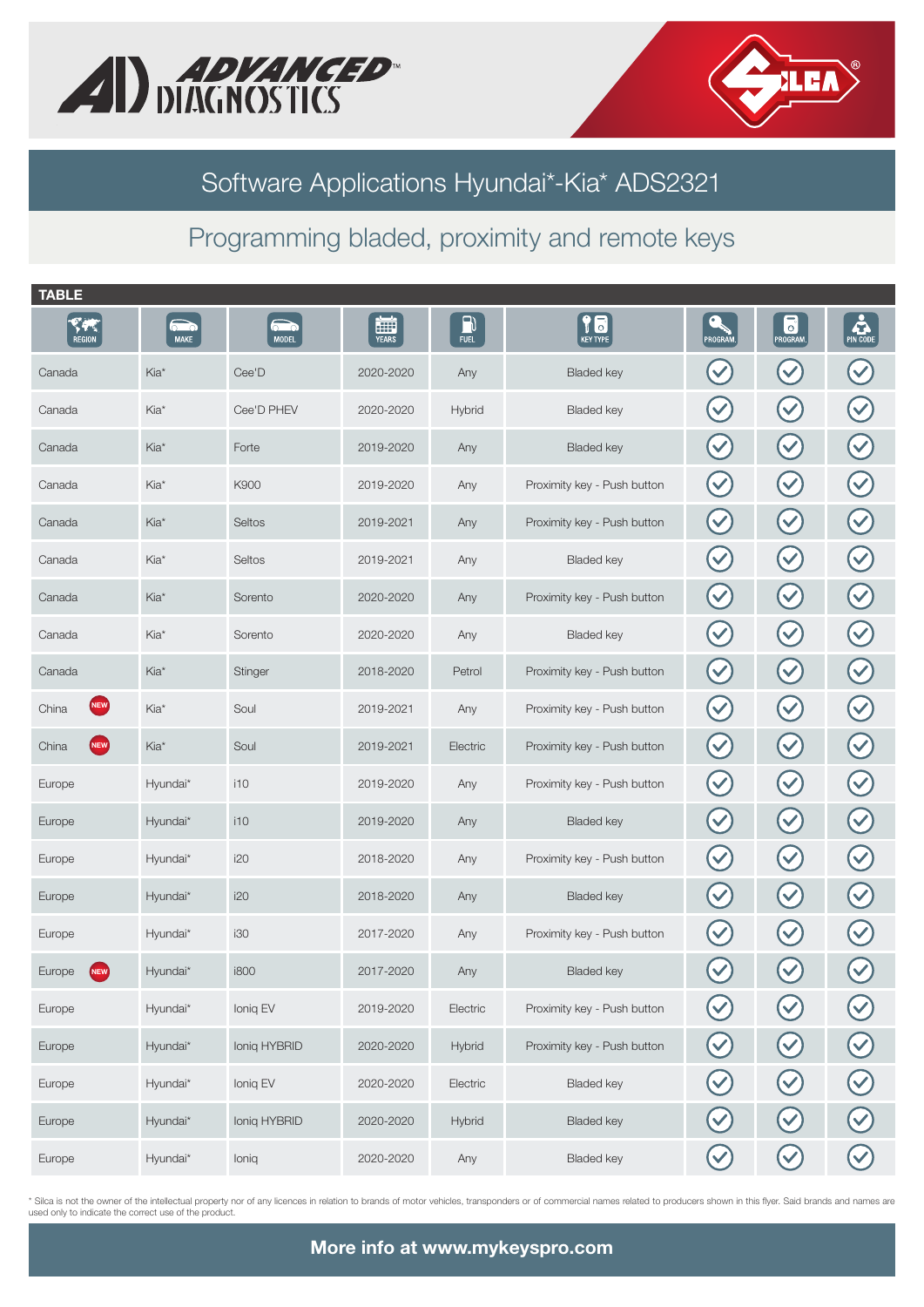



# Programming bladed, proximity and remote keys

| <b>TABLE</b>                |                             |                           |                   |                                                                                                                                                                                                                                                                                                                                                                                                                                                                                                                                                                                                                                           |                             |                                         |                           |                           |
|-----------------------------|-----------------------------|---------------------------|-------------------|-------------------------------------------------------------------------------------------------------------------------------------------------------------------------------------------------------------------------------------------------------------------------------------------------------------------------------------------------------------------------------------------------------------------------------------------------------------------------------------------------------------------------------------------------------------------------------------------------------------------------------------------|-----------------------------|-----------------------------------------|---------------------------|---------------------------|
| $\sqrt{2}$<br><b>REGION</b> | <del>ക</del><br><b>MAKE</b> | $\bullet$<br><b>MODEL</b> | 圃<br><b>YEARS</b> | $\begin{tabular}{ c c } \hline \quad \quad & \quad \quad \\ \hline \quad \quad & \quad \\ \hline \quad \quad & \quad \\ \hline \quad \quad & \quad \\ \quad \quad \quad & \quad \\ \quad \quad \quad & \quad \\ \quad \quad \quad & \quad \\ \quad \quad \quad & \quad \\ \quad \quad & \quad \\ \quad \quad & \quad \\ \quad \quad & \quad \\ \quad \quad & \quad \\ \quad \quad & \quad \\ \quad \quad & \quad \\ \quad \quad & \quad \\ \quad \quad & \quad \\ \quad \quad & \quad \\ \quad \quad & \quad \\ \quad \quad & \quad \\ \quad \quad & \quad \\ \quad \quad & \quad \\ \quad \quad & \quad \\ \quad \quad & \quad \\ \quad$ | 18<br><b>KEY TYPE</b>       | $\bullet$<br>PROGRAM.                   | PROGRAM.                  | PIN CODE                  |
| Europe                      | Hyundai*                    | Kona                      | 2017-2020         | Any                                                                                                                                                                                                                                                                                                                                                                                                                                                                                                                                                                                                                                       | Proximity key - Push button | $\blacktriangledown$                    | $\blacktriangledown$      | $\blacktriangledown$      |
| Europe                      | Hyundai*                    | Kona HYBRID               | 2017-2020         | Hybrid                                                                                                                                                                                                                                                                                                                                                                                                                                                                                                                                                                                                                                    | Proximity key - Push button | $\blacktriangledown$                    | $\bigvee$                 | $\left(\checkmark\right)$ |
| Europe                      | Hyundai*                    | Kona EV                   | 2017-2020         | Electric                                                                                                                                                                                                                                                                                                                                                                                                                                                                                                                                                                                                                                  | Proximity key - Push button | $\blacktriangledown$                    | $\left(\checkmark\right)$ | $\left(\checkmark\right)$ |
| Europe                      | Hyundai*                    | Kona                      | 2017-2020         | Any                                                                                                                                                                                                                                                                                                                                                                                                                                                                                                                                                                                                                                       | <b>Bladed key</b>           | $\blacktriangledown$                    | $\left(\checkmark\right)$ | $\left(\checkmark\right)$ |
| Europe                      | Hyundai*                    | Kona HYBRID               | 2017-2020         | Hybrid                                                                                                                                                                                                                                                                                                                                                                                                                                                                                                                                                                                                                                    | <b>Bladed key</b>           | $\blacktriangledown$                    | $\left(\checkmark\right)$ | $\left(\checkmark\right)$ |
| Europe                      | Hyundai*                    | Kona EV                   | 2017-2020         | Electric                                                                                                                                                                                                                                                                                                                                                                                                                                                                                                                                                                                                                                  | <b>Bladed key</b>           | $\left\langle \mathcal{S}\right\rangle$ | $\left(\checkmark\right)$ | $(\checkmark)$            |
| Europe                      | Hyundai*                    | Nexo                      | 2020-2020         | Any                                                                                                                                                                                                                                                                                                                                                                                                                                                                                                                                                                                                                                       | Proximity key - Push button | $\blacktriangledown$                    | $\left(\checkmark\right)$ | $\left(\checkmark\right)$ |
| Europe                      | Hyundai*                    | Nexo                      | 2020-2020         | Any                                                                                                                                                                                                                                                                                                                                                                                                                                                                                                                                                                                                                                       | <b>Bladed key</b>           | $\blacktriangledown$                    | $\left(\checkmark\right)$ | $\left(\checkmark\right)$ |
| Europe                      | Hyundai*                    | Santa Fe                  | 2019-2020         | Any                                                                                                                                                                                                                                                                                                                                                                                                                                                                                                                                                                                                                                       | Proximity key - Push button | $\blacktriangledown$                    | $\bigodot$                | $\left(\checkmark\right)$ |
| Europe                      | Hyundai*                    | Santa Fe                  | 2019-2020         | Any                                                                                                                                                                                                                                                                                                                                                                                                                                                                                                                                                                                                                                       | <b>Bladed key</b>           | $\blacktriangledown$                    | $\left(\checkmark\right)$ | $\left(\checkmark\right)$ |
| NEW<br>Europe               | Kia*                        | Borrego HM2               | 2020-2020         | Any                                                                                                                                                                                                                                                                                                                                                                                                                                                                                                                                                                                                                                       | Proximity key - Push button | $\blacktriangledown$                    | $\left(\checkmark\right)$ | $\left(\checkmark\right)$ |
| Europe                      | Kia*                        | Cee'D                     | 2019-2020         | Any                                                                                                                                                                                                                                                                                                                                                                                                                                                                                                                                                                                                                                       | Proximity key - Push button | $\blacktriangledown$                    | $\bigvee$                 | $\left(\checkmark\right)$ |
| Europe                      | Kia*                        | Cee'D PHEV                | 2019-2020         | Hybrid                                                                                                                                                                                                                                                                                                                                                                                                                                                                                                                                                                                                                                    | Proximity key - Push button | $\blacktriangledown$                    | $\left(\checkmark\right)$ | $\left(\checkmark\right)$ |
| Europe                      | Kia*                        | Cee'D                     | 2019-2020         | Any                                                                                                                                                                                                                                                                                                                                                                                                                                                                                                                                                                                                                                       | <b>Bladed key</b>           | $\blacktriangledown$                    | $\blacktriangledown$      | $\left(\checkmark\right)$ |
| Europe                      | Kia*                        | Cee'D PHEV                | 2019-2020         | Any                                                                                                                                                                                                                                                                                                                                                                                                                                                                                                                                                                                                                                       | <b>Bladed key</b>           | $\blacktriangledown$                    | $\left(\checkmark\right)$ | $\left(\checkmark\right)$ |
| <b>NEW</b><br>Europe        | Kia*                        | Cerato                    | 2019-2020         | Any                                                                                                                                                                                                                                                                                                                                                                                                                                                                                                                                                                                                                                       | Proximity key - Push button | $\left\langle \mathcal{S}\right\rangle$ | $\left(\checkmark\right)$ | $\blacktriangledown$      |
| <b>NEW</b><br>Europe        | Kia*                        | K900                      | 2019-2020         | Any                                                                                                                                                                                                                                                                                                                                                                                                                                                                                                                                                                                                                                       | Proximity key - Push button | $\blacktriangledown$                    | $\blacktriangledown$      | $\blacktriangledown$      |
| Europe                      | Kia*                        | Niro PHEV                 | 2019-2020         | Hybrid                                                                                                                                                                                                                                                                                                                                                                                                                                                                                                                                                                                                                                    | Proximity key - Push button |                                         |                           |                           |
| Europe                      | Kia*                        | Niro E-NIRO               | 2020-2020         | Electric                                                                                                                                                                                                                                                                                                                                                                                                                                                                                                                                                                                                                                  | Proximity key - Push button | $\checkmark$                            | $\blacktriangledown$      |                           |
| Europe                      | Kia*                        | Niro                      | 2020-2020         | Any                                                                                                                                                                                                                                                                                                                                                                                                                                                                                                                                                                                                                                       | Proximity key - Push button | $\checkmark$                            | $\blacktriangledown$      |                           |
| Europe                      | Kia*                        | Niro PHEV                 | 2019-2020         | Hybrid                                                                                                                                                                                                                                                                                                                                                                                                                                                                                                                                                                                                                                    | <b>Bladed key</b>           |                                         | $\blacktriangledown$      |                           |
| Europe                      | Kia*                        | Niro                      | 2019-2020         | Any                                                                                                                                                                                                                                                                                                                                                                                                                                                                                                                                                                                                                                       | <b>Bladed key</b>           |                                         | $\blacktriangledown$      |                           |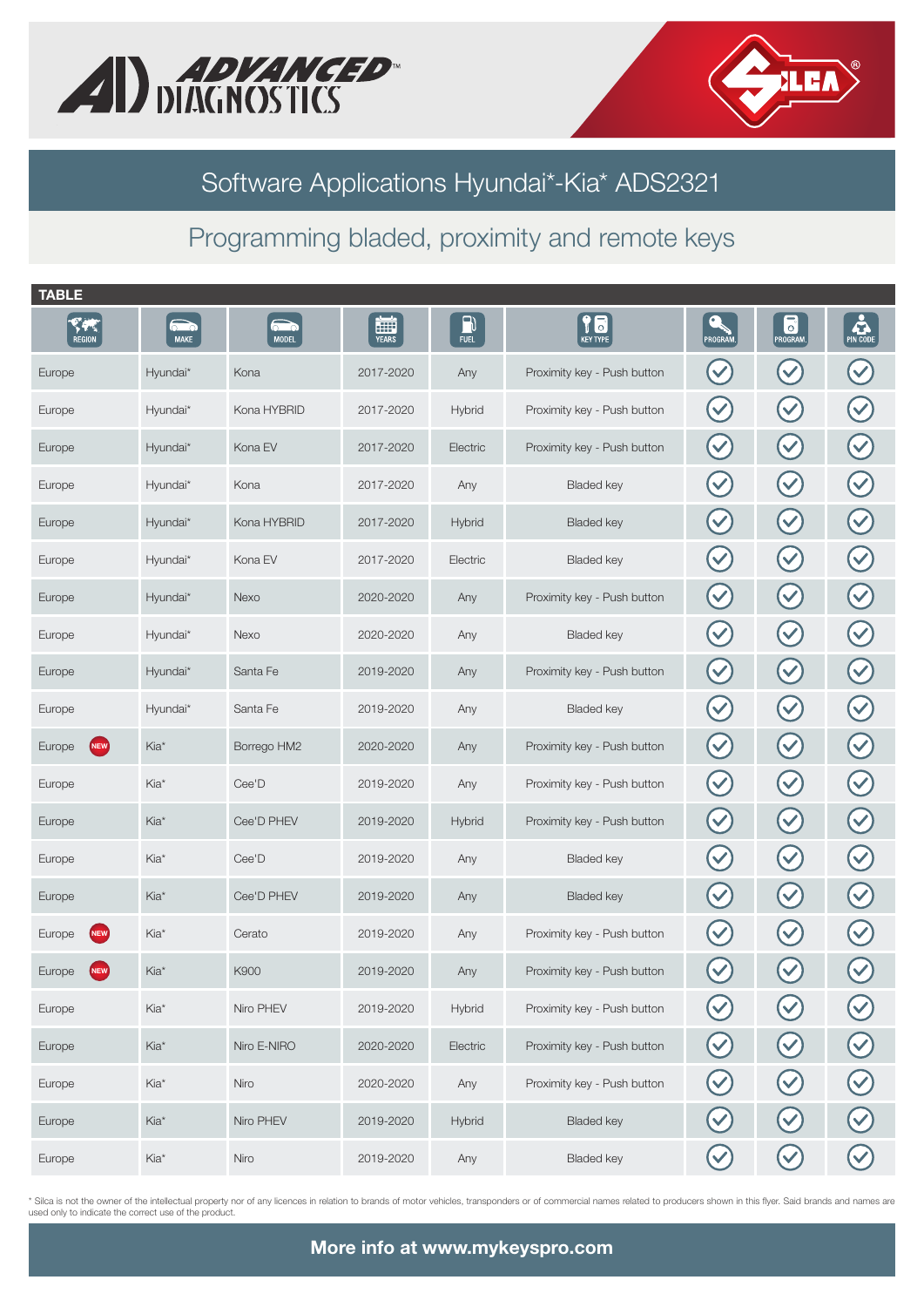



## Programming bladed, proximity and remote keys

| <b>TABLE</b>                |                         |                        |                   |                               |                             |                      |                           |                           |
|-----------------------------|-------------------------|------------------------|-------------------|-------------------------------|-----------------------------|----------------------|---------------------------|---------------------------|
| $\sqrt{2}$<br><b>REGION</b> | <u>ക</u><br><b>MAKE</b> | $\sum$<br><b>MODEL</b> | 圃<br><b>YEARS</b> | $\hbox{\bf R}$<br><b>FUEL</b> | 96<br><b>KEY TYPE</b>       | $\bullet$<br>PROGRAM | PROGRAM.                  | PIN CODE                  |
| Europe                      | Kia*                    | Niro E-NIRO            | 2019-2020         | Electric                      | <b>Bladed key</b>           | $\blacktriangledown$ | $\blacktriangledown$      |                           |
| Europe                      | Kia*                    | Picanto                | 2017-2020         | Any                           | Proximity key - Push button | $\bigvee$            | $\bigvee$                 | $\blacktriangledown$      |
| Europe                      | Kia*                    | Picanto                | 2017-2020         | Any                           | <b>Bladed key</b>           | $\blacktriangledown$ | $\bigvee$                 | $\blacktriangledown$      |
| Europe                      | Kia*                    | ProCeed                | 2019-2020         | Any                           | Proximity key - Push button | $\bigvee$            | $\bigvee$                 | $\blacktriangledown$      |
| Europe                      | Kia*                    | Rio                    | 2020-2020         | Any                           | Proximity key - Push button | $\blacktriangledown$ | $\bigvee$                 | $\blacktriangledown$      |
| Europe                      | Kia*                    | Rio                    | 2020-2020         | Any                           | <b>Bladed key</b>           | $\blacktriangledown$ | $\left(\checkmark\right)$ | $\blacktriangledown$      |
| Europe                      | Kia*                    | Sorento                | 2020-2020         | Any                           | Proximity key - Push button | $\blacktriangledown$ | $\left(\checkmark\right)$ | $\blacktriangledown$      |
| Europe                      | Kia*                    | Sorento                | 2020-2020         | Any                           | <b>Bladed key</b>           | $\blacktriangledown$ | $\left(\checkmark\right)$ | $\blacktriangledown$      |
| NEW<br>Europe               | Kia*                    | Soul                   | 2019-2021         | Any                           | Proximity key - Push button | $\blacktriangledown$ | $\left(\checkmark\right)$ | $\blacktriangledown$      |
| Europe                      | Kia*                    | Soul e-SOUL            | 2019-2021         | Electric                      | Proximity key - Push button | $\blacktriangledown$ | $\left(\checkmark\right)$ | $\blacktriangledown$      |
| Europe                      | Kia*                    | Soul e-SOUL            | 2019-2021         | Electric                      | <b>Bladed key</b>           | $\blacktriangledown$ | $\blacktriangledown$      | $\blacktriangledown$      |
| Europe                      | Kia*                    | Stinger                | 2018-2020         | Petrol                        | Proximity key - Push button | $\blacktriangledown$ | $\left(\checkmark\right)$ | $\blacktriangledown$      |
| Europe                      | Kia*                    | Stonic                 | 2020-2020         | Any                           | Proximity key - Push button | $\blacktriangledown$ | $\left(\checkmark\right)$ | $\blacktriangledown$      |
| Europe                      | Kia*                    | Stonic                 | 2020-2020         | Any                           | <b>Bladed key</b>           | $\blacktriangledown$ | $\left(\checkmark\right)$ | $\blacktriangledown$      |
| Europe                      | Kia*                    | <b>XCeed PHEV</b>      | 2020-2020         | Hybrid                        | Proximity key - Push button | $\blacktriangledown$ | $\left(\checkmark\right)$ |                           |
| Europe                      | Kia*                    | <b>XCeed</b>           | 2020-2020         | Any                           | <b>Bladed key</b>           | $\blacktriangledown$ | $\blacktriangledown$      |                           |
| India                       | Hyundai*                | Creta                  | 2020-2020         | Any                           | Proximity key - Push button | $\blacktriangledown$ | $\blacktriangledown$      |                           |
| India                       | Hyundai*                | Creta                  | 2020-2020         | Any                           | <b>Bladed key</b>           | $\checkmark$         | $\blacktriangledown$      | $\blacktriangledown$      |
| India                       | Hyundai*                | iX <sub>25</sub>       | 2020-2020         | Any                           | Proximity key - Push button | $\blacktriangledown$ | $\left(\checkmark\right)$ | $\blacktriangledown$      |
| India                       | Hyundai*                | iX <sub>25</sub>       | 2020-2020         | Any                           | <b>Bladed key</b>           | $\blacktriangledown$ | $\left(\checkmark\right)$ | $\left(\checkmark\right)$ |
| NEW<br>Middle East          | Hyundai*                | Santa Fe               | 2019-2020         | Petrol                        | Bladed key - Remotes        | N/A                  | $\checkmark$              | N/A                       |
| NEW<br>Middle East          | Kia*                    | Cerato                 | 2019-2020         | Any                           | <b>Bladed key</b>           | $\checkmark$         | $\checkmark$              | $\blacktriangledown$      |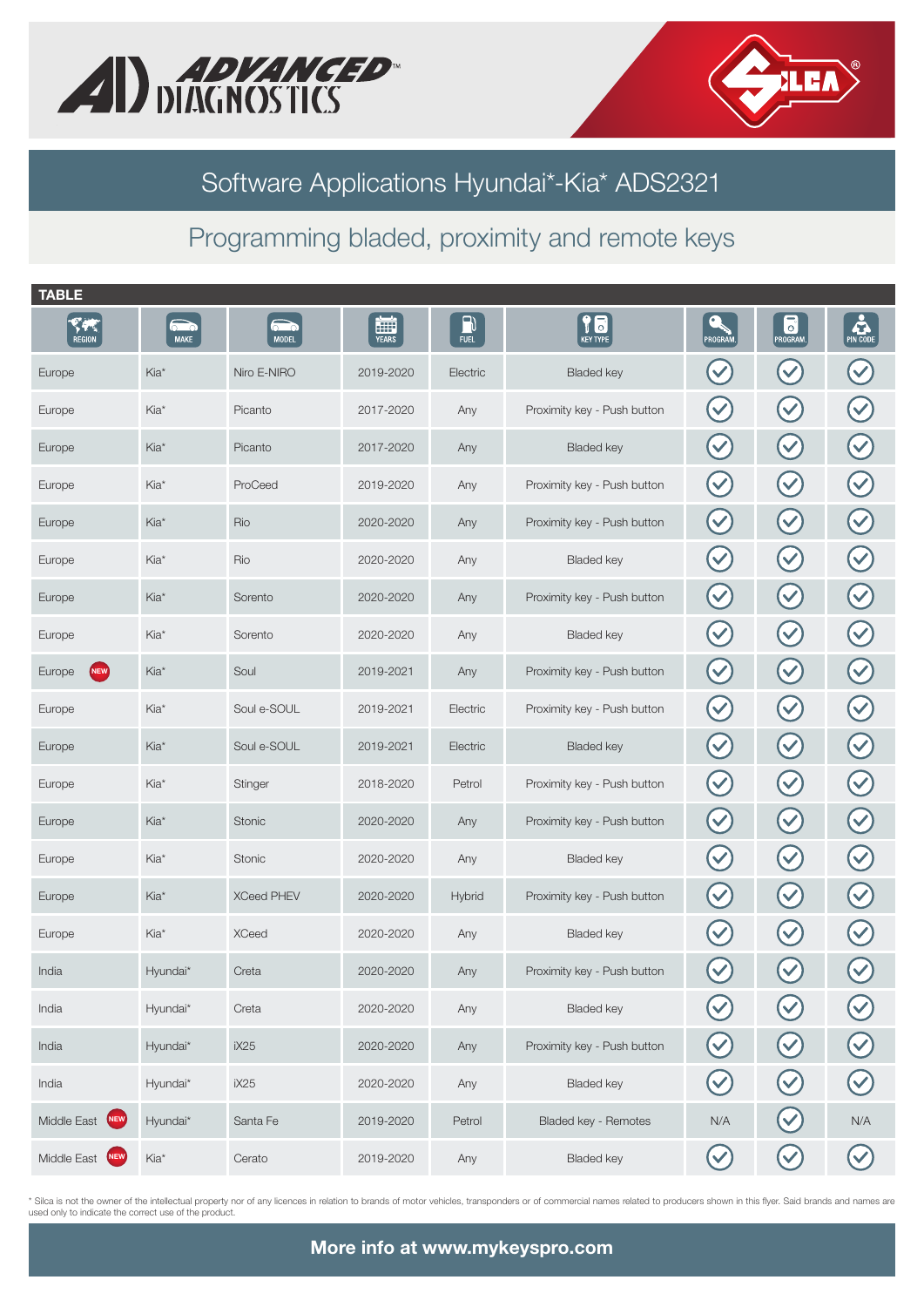



# Programming bladed, proximity and remote keys

| <b>TABLE</b>                |                             |                           |                   |                                     |                             |                              |                                     |                           |  |
|-----------------------------|-----------------------------|---------------------------|-------------------|-------------------------------------|-----------------------------|------------------------------|-------------------------------------|---------------------------|--|
| $\sqrt{2}$<br><b>REGION</b> | <del>ക</del><br><b>MAKE</b> | $\bullet$<br><b>MODEL</b> | ⊞<br><b>YEARS</b> | $\hfill\blacksquare$<br><b>FUEL</b> | 18<br><b>KEY TYPE</b>       | PROGRAM                      | $\overline{\mathbf{b}}$<br>PROGRAM. | PIN CODE                  |  |
| S.America                   | Kia*                        | <b>Niro</b>               | 2017-2020         | Hybrid                              | Proximity key - Push button | uses a different<br>software | uses a different<br>software        | $\blacktriangledown$      |  |
| NEW<br>S.America            | Kia*                        | Seltos                    | 2019-2021         | Any                                 | <b>Bladed key</b>           | $\checkmark$                 | $\checkmark$                        | $\blacktriangledown$      |  |
| S.America<br>(NEW)          | Kia*                        | Soul                      | 2019-2021         | Any                                 | <b>Bladed key</b>           | $\blacktriangledown$         | $\left(\checkmark\right)$           | $\blacktriangledown$      |  |
| <b>USA</b>                  | Genesis*                    | G70                       | 2017-2021         | Any                                 | Proximity key - Push button | $\blacktriangledown$         | $\left(\checkmark\right)$           | $\blacktriangledown$      |  |
| <b>USA</b>                  | Genesis*                    | G80                       | 2020-2021         | Any                                 | Proximity key - Push button | $\blacktriangledown$         | $\left(\checkmark\right)$           | $\left(\checkmark\right)$ |  |
| NEW<br><b>USA</b>           | Genesis*                    | <b>GV80</b>               | 2020-2021         | Any                                 | Proximity key - Push button | $\blacktriangledown$         | $\left(\checkmark\right)$           | $\bigotimes$              |  |
| <b>USA</b>                  | Hyundai*                    | Azera                     | 2018-2021         | Any                                 | Proximity key - Push button | $\blacktriangledown$         | $\blacktriangledown$                | $\left(\checkmark\right)$ |  |
| <b>USA</b>                  | Hyundai*                    | Azera                     | 2018-2021         | Any                                 | <b>Bladed key</b>           | $\blacktriangledown$         | $\left(\checkmark\right)$           | $\blacktriangledown$      |  |
| <b>USA</b>                  | Hyundai*                    | Nexo                      | 2019-2020         | Any                                 | Proximity key - Push button | $\blacktriangledown$         | $\blacktriangledown$                | $\blacktriangledown$      |  |
| <b>USA</b>                  | Hyundai*                    | Palisade                  | 2020-2021         | Any                                 | Proximity key - Push button | $\blacktriangledown$         | $\left(\checkmark\right)$           | $\blacktriangledown$      |  |
| <b>USA</b>                  | Hyundai*                    | Palisade                  | 2020-2020         | Any                                 | <b>Bladed key</b>           | $\blacktriangledown$         | $\left(\checkmark\right)$           | $\blacktriangledown$      |  |
| <b>USA</b>                  | Hyundai*                    | Santa Fe                  | 2019-2020         | Any                                 | Proximity key - Push button | $\left(\checkmark\right)$    | $\left(\checkmark\right)$           | $\blacktriangledown$      |  |
| <b>USA</b>                  | Hyundai*                    | Santa Fe                  | 2019-2020         | Any                                 | <b>Bladed key</b>           | $\blacktriangledown$         | $\left(\checkmark\right)$           | $\blacktriangledown$      |  |
| <b>USA</b>                  | Hyundai*                    | Sonata                    | 2020-2020         | Any                                 | Proximity key - Push button | $\blacktriangledown$         | $\left(\checkmark\right)$           | $\blacktriangledown$      |  |
| <b>USA</b>                  | Hyundai*                    | Sonata HEV                | 2020-2020         | <b>Hybrid</b>                       | Proximity key - Push button | $\blacktriangledown$         | $\left(\checkmark\right)$           | $\blacktriangledown$      |  |
| <b>USA</b>                  | Hyundai*                    | Sonata                    | 2020-2021         | Any                                 | <b>Bladed key</b>           | $\blacktriangledown$         | $\left(\checkmark\right)$           |                           |  |
| <b>USA</b>                  | Hyundai*                    | Sonata HEV                | 2020-2021         | <b>Hybrid</b>                       | <b>Bladed key</b>           | $\blacktriangledown$         | $\checkmark$                        | $\checkmark$              |  |
| <b>USA</b>                  | Hyundai*                    | Venue                     | 2020-2021         | Any                                 | Proximity key - Push button |                              |                                     | $\infty$                  |  |
| <b>USA</b>                  | Hyundai*                    | Venue                     | 2020-2021         | Any                                 | Bladed key - Remotes        | N/A                          |                                     | N/A                       |  |
| <b>USA</b>                  | Kia*                        | Borrego HM2               | 2019-2020         | Any                                 | Proximity key - Push button | $\checkmark$                 | $\blacktriangledown$                |                           |  |
| <b>USA</b>                  | Kia*                        | Borrego                   | 2020-2020         | Any                                 | <b>Bladed key</b>           |                              | $\checkmark$                        |                           |  |
| <b>USA</b>                  | Kia*                        | Forte                     | 2019-2020         | Any                                 | Proximity key - Push button |                              | $\blacktriangledown$                | $\bm{\times}$             |  |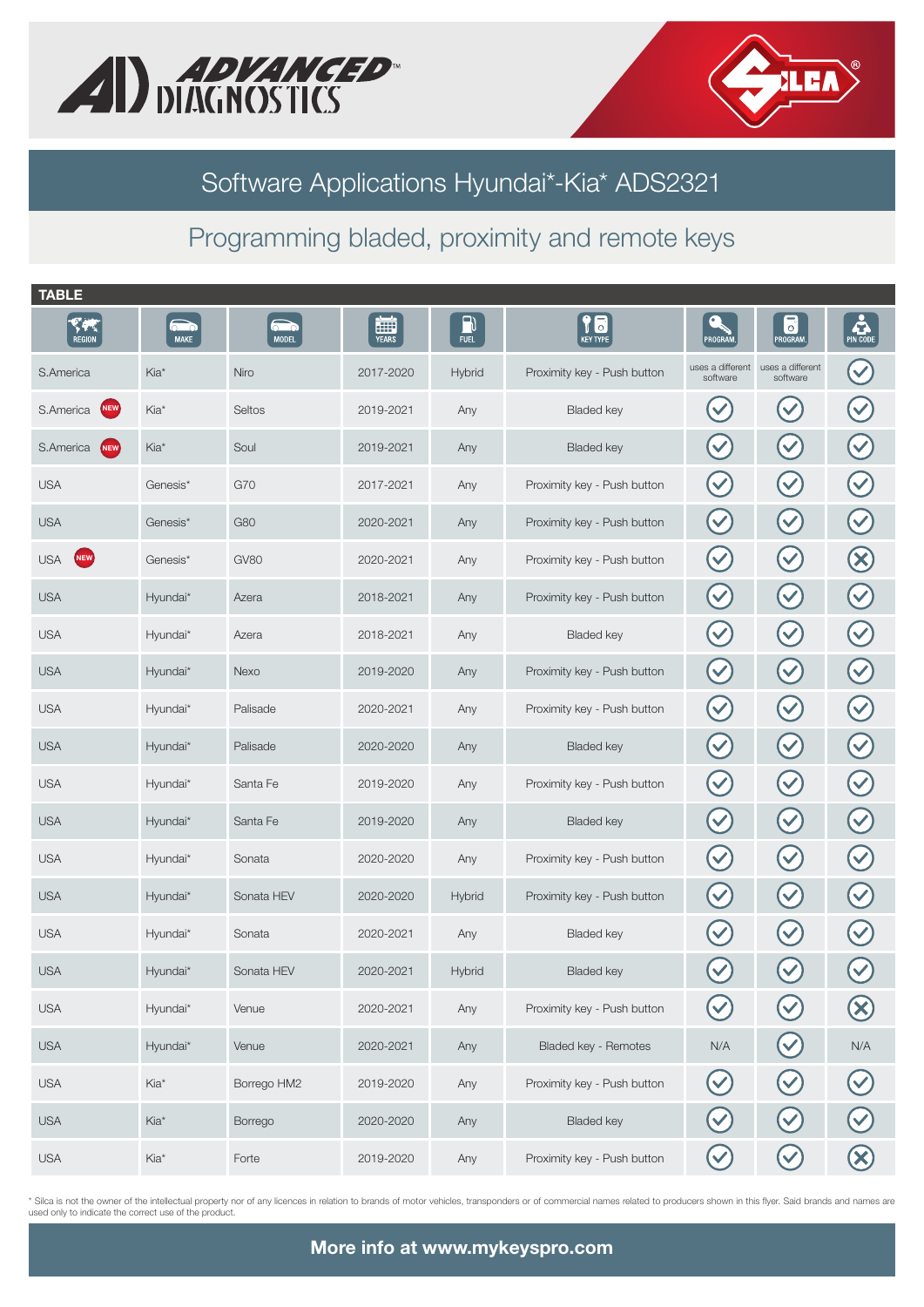



# Programming bladed, proximity and remote keys

| $\sum$<br><b>MAKE</b> | $\bullet$<br><b>MODEL</b> | 繭<br><b>YEARS</b> | $\mathbf{R}$<br><b>FUEL</b> | 96<br><b>KEY TYPE</b>       | $\mathbf{C}$<br>PROGRAM | $\overline{\mathbf{6}}$<br><b>PROGRAM</b> | $\sum_{\text{PIN CODE}}$   |
|-----------------------|---------------------------|-------------------|-----------------------------|-----------------------------|-------------------------|-------------------------------------------|----------------------------|
| Kia*                  | Forte                     | 2019-2021         | Petrol                      | Bladed key - Remotes        | N/A                     | $\blacktriangledown$                      | N/A                        |
| Kia*                  | K <sub>5</sub>            | 2021-2021         | Any                         | Proximity key - Push button | $\blacktriangledown$    | $\blacktriangledown$                      | $\left( \mathbf{x}\right)$ |
| Kia*                  | K900                      | 2019-2020         | Any                         | Proximity key - Push button | $\checkmark$            | $\checkmark$                              | $\blacktriangledown$       |
| Kia*                  | Niro                      | 2020-2020         | Any                         | Bladed key - Remotes        | N/A                     | $\checkmark$                              | N/A                        |
| Kia*                  | Seltos                    | 2019-2021         | Any                         | Proximity key - Push button | $\blacktriangledown$    | $\blacktriangledown$                      | $\blacktriangledown$       |
| Kia*                  | Seltos                    | 2021-2021         | Petrol                      | Bladed key - Remotes        | N/A                     | $\checkmark$                              | N/A                        |
| Kia*                  | Sorento                   | 2020-2020         | Any                         | Proximity key - Push button | $\blacktriangledown$    | $\blacktriangledown$                      | $\blacktriangledown$       |
| Kia*                  | Soul                      | 2019-2021         | Any                         | Proximity key - Push button | $\blacktriangledown$    | $\blacktriangledown$                      | $\blacktriangledown$       |
| Kia*                  | Soul                      | 2019-2021         | Electric                    | Proximity key - Push button | $(\vee)$                | $\blacktriangledown$                      | $\blacktriangledown$       |
| Kia*                  | Soul                      | 2020-2020         | Any                         | Bladed key - Remotes        | N/A                     |                                           | N/A                        |
| Kia*                  | Stinger                   | 2018-2020         | Petrol                      | Proximity key - Push button | $\blacktriangledown$    | $\blacktriangledown$                      | $\checkmark$               |
| Kia*                  | Telluride                 | 2020-2021         | Any                         | Proximity key - Push button |                         |                                           |                            |
|                       |                           |                   |                             |                             |                         |                                           |                            |

\* Silca is not the owner of the intellectual property nor of any licences in relation to brands of motor vehicles, transponders or of commercial names related to producers shown in this flyer. Said brands and names are<br>use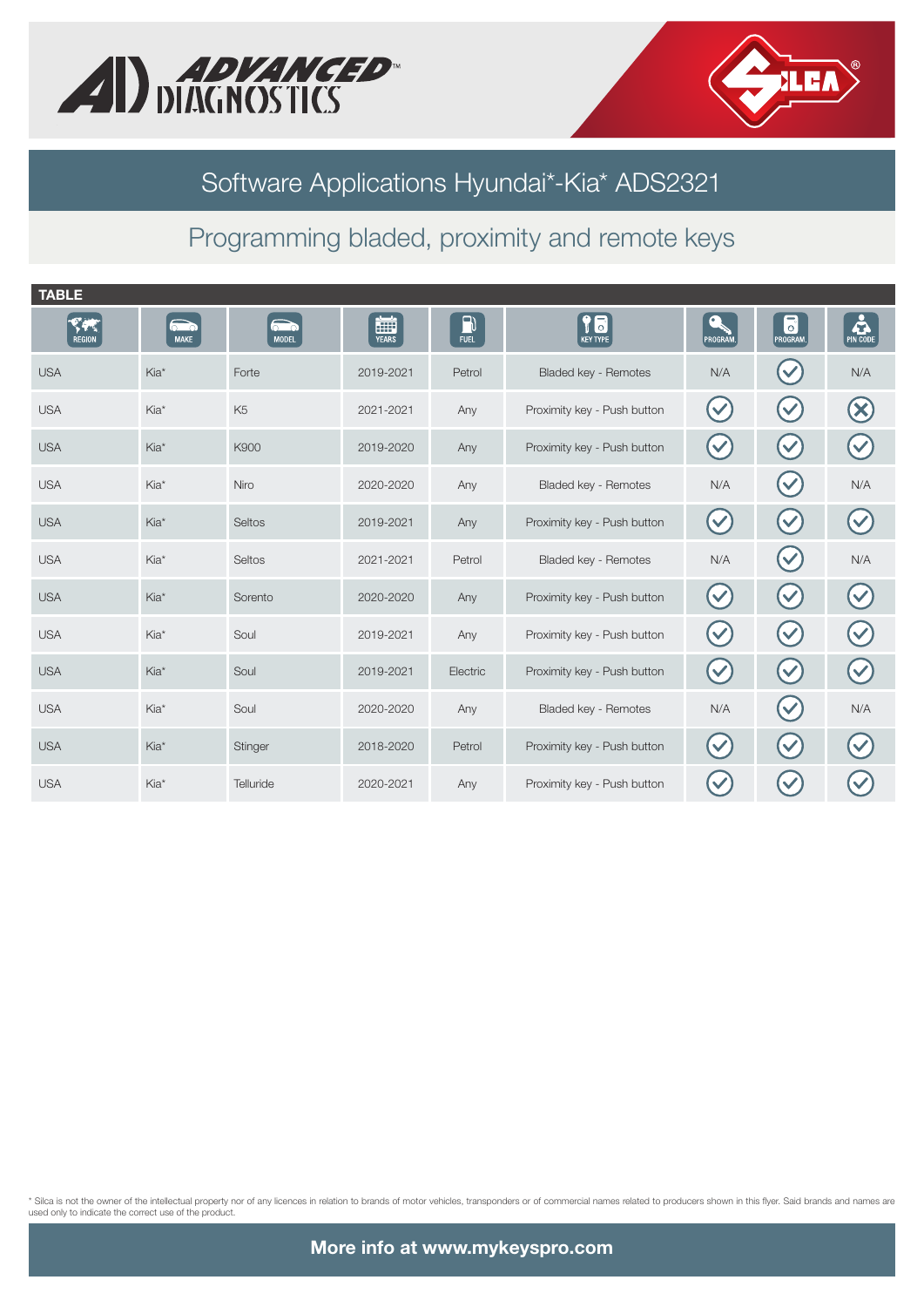



## Pin code reading for Hyundai\* and Kia\* DST80 transponder keys

| <b>TABLE</b>         |                        |                        |                            |                  |                             |                       |                      |                                     |               |
|----------------------|------------------------|------------------------|----------------------------|------------------|-----------------------------|-----------------------|----------------------|-------------------------------------|---------------|
| <b>REGION</b>        | $\sum$<br><b>MAKE</b>  | $\sum$<br><b>MODEL</b> | $\sum_{\vee\in\mathbb{N}}$ | <b>THE YEARS</b> | $\mathbf{D}$<br><b>FUEL</b> | 96<br><b>KEY TYPE</b> | PROGRAM.             | $\overline{\mathbf{6}}$<br>PROGRAM. | PIN CODE      |
| <b>NEW</b><br>Africa | Kia*                   | Cerato                 | (KNAFX)                    | 2013-2018        | Any                         | <b>Bladed key</b>     | $\bigodot^*$         | $\bigodot^*$                        | <b>DST-80</b> |
| Africa<br>NEW        | Kia*                   | Picanto                | PA TA (KNABE)              | 2012-2016        | Any                         | <b>Bladed key</b>     | $\bigodot^*$         | $\bigodot^{\!\star}$                | <b>DST-80</b> |
| Africa<br><b>NEW</b> | Kia*                   | Rio                    | UB (DN)                    | 2011-2014        | Any                         | <b>Bladed key</b>     | $\bigodot^*$         | $\bigodot^{\!\star}$                | <b>DST-80</b> |
| Australia            | Hyundai*               | Accent                 | (RB)                       | 2016-2018        | Any                         | <b>Bladed key</b>     | $\bigodot^*$         | $\bigodot^*$                        | <b>DST-80</b> |
| Australia            | Hyundai*               | Elantra                | (AD)                       | 2015-2018        | Any                         | <b>Bladed key</b>     | $\bigodot^*$         | $\bigodot^*$                        | <b>DST-80</b> |
| Australia            | Hyundai*               | i30                    | (GD)                       | 2012-2016        | Any                         | <b>Bladed key</b>     | $\bigodot^*$         | $\bigodot^*$                        | <b>DST-80</b> |
| Australia            | Hyundai*               | i30                    | (PD)                       | 2017 onwards     | Any                         | <b>Bladed key</b>     | $\bigodot^*$         | $\bigodot^*$                        | <b>DST-80</b> |
| Australia            | Hyundai*               | i40                    | (VF2)                      | 2012-2015        | <b>Diesel</b>               | <b>Bladed key</b>     | $\bigodot^*$         | $\bigodot^*$                        | <b>DST-80</b> |
| Australia            | Hyundai*               | i40                    | $VF$ (LB)                  | 2015 onwards     | Any                         | <b>Bladed key</b>     | $\bigodot^*$         | $\bigodot^*$                        | <b>DST-80</b> |
| Australia<br>NEW     | Hyundai*               | iLoad                  | <b>TQ</b>                  | 2018 onwards     | Any                         | <b>Bladed key</b>     | $\bigodot^*$         | $\bigodot^*$                        | <b>DST-80</b> |
| Australia            | Hyundai*               | iMax                   | (TQ)                       | 2018-2019        | Any                         | <b>Bladed key</b>     | $\bigodot^*$         | $\bigodot^*$                        | <b>DST-80</b> |
| Australia            | Hyundai*               | Kona                   | OS)                        | 2017 onwards     | Petrol                      | <b>Bladed key</b>     | $\bigodot^*$         | $\bigodot^*$                        | <b>DST-80</b> |
| Australia            | Hyundai*               | Santa Fe               | (DM)                       | 2012-2018        | Any                         | <b>Bladed key</b>     | $\bigodot^*$         | $\bigodot^*$                        | <b>DST-80</b> |
| Australia            | Hyundai*               | Sonata                 | (LF)                       | 2015-2019        | Any                         | <b>Bladed key</b>     | $\bigodot^*$         | $\bigodot^*$                        | <b>DST-80</b> |
| Australia            | Hyundai*               | Tucson                 | <b>TL</b>                  | 2016-2019        | Petrol                      | <b>Bladed key</b>     | $\bigodot^*$         | $\bigodot^*$                        | <b>DST-80</b> |
| Australia            | Hyundai*               | Veloster               | (FS2/3/4/5)                | 2012-2017        | Petrol                      | <b>Bladed key</b>     | $\bigodot^*$         | $\bigodot^*$                        | <b>DST-80</b> |
| Australia            | Kia*                   | Carnival               | (YP)                       | 2015-2020        | Any                         | <b>Bladed key</b>     | $\bigodot^*$         | $\bigodot^*$                        | <b>DST-80</b> |
| Australia            | Kia*                   | Cerato                 | (YD)                       | 2013-2018        | Petrol                      | <b>Bladed key</b>     | $\bigodot^*$         | $(\heartsuit)^\ast$                 | <b>DST-80</b> |
| Australia            | Kia*                   | Optima                 | (JF)                       | 2016-2020        | Any                         | <b>Bladed key</b>     | $(\heartsuit)^\star$ | $(\vee)$                            | <b>DST-80</b> |
| NEW<br>Australia     | Kia*                   | Picanto                | (TA / JA)                  | 2017-2020        | Any                         | <b>Bladed key</b>     | $\bigodot^*$         | $\bigodot^*$                        | <b>DST-80</b> |
| Australia            | $\mathsf{Kia}^{\star}$ | Pro Ceed               | (JD)                       | 2013-2015        | Any                         | <b>Bladed key</b>     | $\bigodot^*$         | $\bigodot^*$                        | <b>DST-80</b> |
| Australia            | Kia*                   | Rio                    | UB                         | 2011-2015        | Any                         | <b>Bladed key</b>     | $\bigodot^*$         | $\bigodot^*$                        | <b>DST-80</b> |
| Australia            | Kia*                   | Rio                    | UB (DB)                    | 2015-2018        | Any                         | <b>Bladed key</b>     | $\bigodot^*$         | $\bigodot^{\!\star}$                | <b>DST-80</b> |
| (NEW)<br>Australia   | Kia*                   | Rio                    |                            | 2019-2021        | Petrol                      | <b>Bladed key</b>     | $\bigodot^*$         | $\bigodot^*$                        | <b>DST-80</b> |
|                      |                        |                        |                            |                  |                             |                       |                      |                                     |               |

 $(\checkmark)^*$  Key/remote programming supported using a different AD software

\* Silca is not the owner of the intellectual property nor of any licences in relation to brands of motor vehicles, transponders or of commercial names related to producers shown in this flyer. Said brands and names are<br>use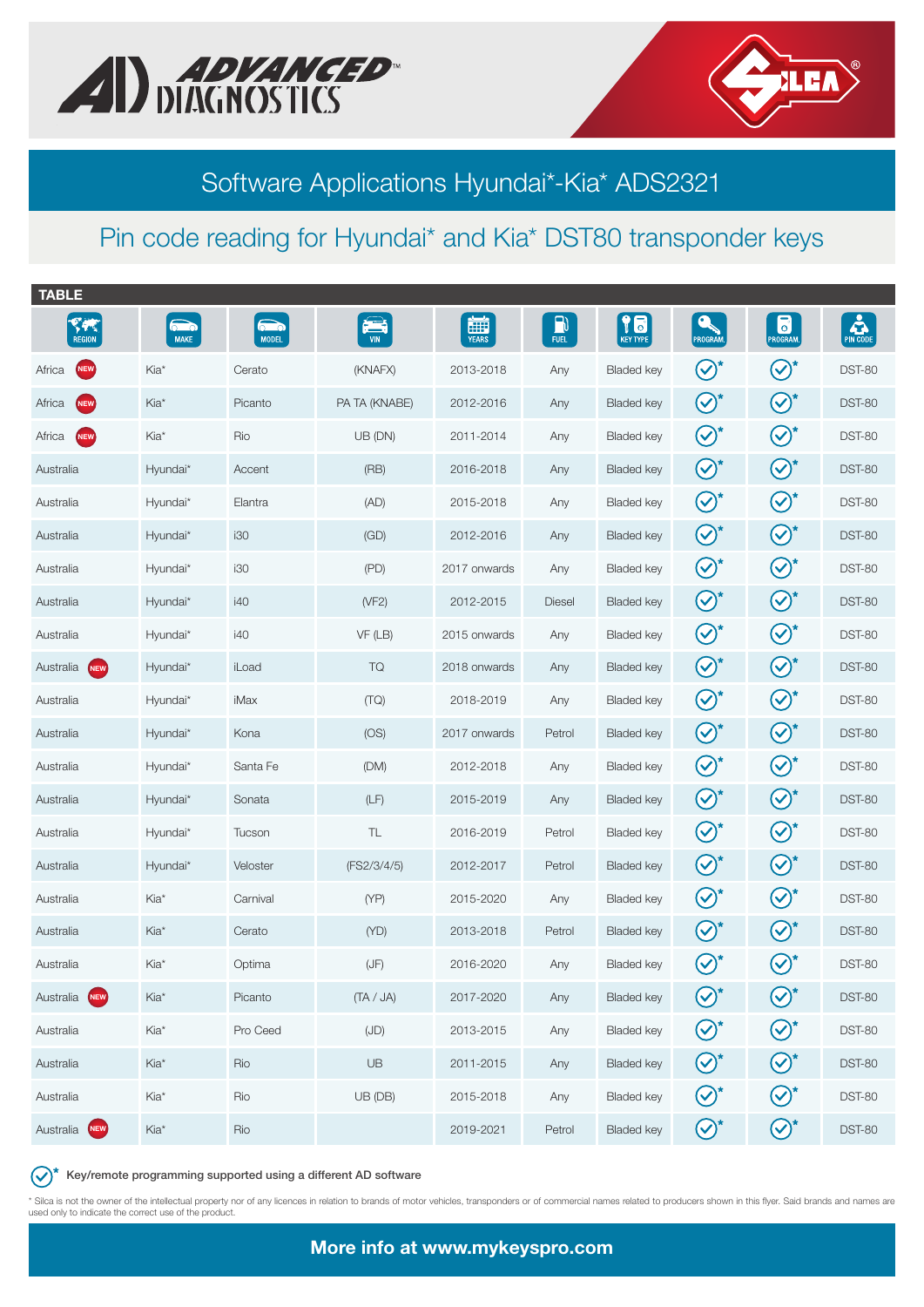



## Pin code reading for Hyundai\* and Kia\* DST80 transponder keys

| <b>TABLE</b>            |                            |                                                                                                                                             |                     |                  |                                                               |                                                                                                                                                |                      |                                  |               |
|-------------------------|----------------------------|---------------------------------------------------------------------------------------------------------------------------------------------|---------------------|------------------|---------------------------------------------------------------|------------------------------------------------------------------------------------------------------------------------------------------------|----------------------|----------------------------------|---------------|
| <b>REGION</b>           | <b>form</b><br><b>MAKE</b> | <b><u> 1999 - 1999 - 1999 - 1999 - 1999 - 1999 - 1999 - 1999 - 1999 - 1999 - 1999 - 1999 - 1999 - 1999 - 1999 - 199</u></b><br><b>MODEL</b> | É<br>VIN            | <b>THE YEARS</b> | $\begin{array}{c} \hline \text{H} \\ \text{FUEL} \end{array}$ | $\left[\begin{array}{cc} \color{red} \color{red} \color{black} \color{red} \color{black} \mathbf{R} \color{black} \end{array}\right]$ KEY TYPE | PROGRAM              | $\overline{\bullet}$<br>PROGRAM. | PIN CODE      |
| Australia               | Kia*                       | Rondo                                                                                                                                       | (RP)                | 2013 onwards     | Any                                                           | <b>Bladed key</b>                                                                                                                              | $\bigodot^*$         | $\bigodot^{\!\star}$             | <b>DST-80</b> |
| Australia               | Kia*                       | Sorento                                                                                                                                     | <b>UM</b>           | 2015-2019        | Any                                                           | <b>Bladed key</b>                                                                                                                              | $\bigodot^*$         | $\bigodot^{\!\star}$             | <b>DST-80</b> |
| Australia               | Kia*                       | Soul                                                                                                                                        | (PS)                | 2014-2019        | Petrol                                                        | <b>Bladed key</b>                                                                                                                              | $\bigodot^*$         | $\bigodot^*$                     | <b>DST-80</b> |
| Australia               | Kia*                       | Sportage                                                                                                                                    | $\mathsf{QL}$       | 2016-2019        | Any                                                           | <b>Bladed key</b>                                                                                                                              | $\bigodot^*$         | $\bigodot^*$                     | <b>DST-80</b> |
| <b>NEW</b><br>Australia | Kia*                       | Sportage                                                                                                                                    | $\mathsf{QL}$       | 2019-2020        | Any                                                           | <b>Bladed key</b>                                                                                                                              | $\bigodot^{\!\star}$ | $\bigodot^{\!\star}$             | <b>DST-80</b> |
| NEW<br>Canada           | Hyundai*                   | Accent                                                                                                                                      | RB (KMHCT)          | 2016-2017        | Petrol                                                        | <b>Bladed key</b>                                                                                                                              | $\bigodot^*$         | $\bigodot^*$                     | <b>DST-80</b> |
| Canada                  | Hyundai*                   | Accent                                                                                                                                      | HC                  | 2018-2019        | Petrol                                                        | <b>Bladed key</b>                                                                                                                              | $\bigodot^*$         | $\bigodot^*$                     | <b>DST-80</b> |
| Canada                  | Hyundai*                   | Elantra                                                                                                                                     | <b>AD</b>           | 2017-2018        | Petrol                                                        | <b>Bladed key</b>                                                                                                                              | $\bigodot^*$         | $\bigodot^*$                     | <b>DST-80</b> |
| <b>NEW</b><br>Canada    | Hyundai*                   | Elantra GT                                                                                                                                  |                     | 2013-2017        | Petrol                                                        | <b>Bladed key</b>                                                                                                                              | $\bigodot^{\!\star}$ | $\bigodot^{\!\star}$             | <b>DST-80</b> |
| Canada<br>NEW           | Hyundai*                   | Elantra GT                                                                                                                                  |                     | 2018 onwards     | Petrol                                                        | <b>Bladed key</b>                                                                                                                              | $\bigodot^*$         | $\bigodot^*$                     | <b>DST-80</b> |
| <b>NEW</b><br>Canada    | Hyundai*                   | Kona                                                                                                                                        |                     | 2018-2019        | Petrol                                                        | <b>Bladed key</b>                                                                                                                              | $\bigodot^{\!\star}$ | $\bigodot^*$                     | <b>DST-80</b> |
| Canada<br>NEW           | Hyundai*                   | Veloster                                                                                                                                    |                     | 2015-2018        | Petrol                                                        | <b>Bladed key</b>                                                                                                                              | $\bigodot^{\!\star}$ | $\bigodot^*$                     | <b>DST-80</b> |
| Canada                  | Kia*                       | Forte                                                                                                                                       |                     | 2014-2018        | Petrol                                                        | <b>Bladed key</b>                                                                                                                              | $\bigodot^{\!\star}$ | $\bigodot^{\!\star}$             | <b>DST-80</b> |
| NEW<br>Canada           | Kia*                       | Rio                                                                                                                                         |                     | 2011-2018        | Any                                                           | <b>Bladed key</b>                                                                                                                              | $\bigodot^*$         | $\bigodot^*$                     | <b>DST-80</b> |
| <b>NEW</b><br>Canada    | Kia*                       | Sedona                                                                                                                                      |                     | 2016-2019        | Petrol                                                        | <b>Bladed key</b>                                                                                                                              | $\bigodot^*$         | $\bigodot^{\!\star}$             | <b>DST-80</b> |
| Canada                  | Kia*                       | Soul                                                                                                                                        |                     | 2014-2018        | Petrol                                                        | <b>Bladed key</b>                                                                                                                              | $\bigodot^*$         | $\bigodot^{\!\star}$             | <b>DST-80</b> |
| Canada                  | Kia*                       | Soul                                                                                                                                        |                     | 2018-2019        | Petrol                                                        | <b>Bladed key</b>                                                                                                                              | $\bigodot^*$         | $\bigodot^*$                     | <b>DST-80</b> |
| Canada                  | Kia*                       | Sportage                                                                                                                                    |                     | 2017-2020        | Any                                                           | <b>Bladed key</b>                                                                                                                              | $\bigodot^*$         | $(\heartsuit)^\ast$              | <b>DST-80</b> |
| NEW<br>Canada           | Kia*                       | Sportage                                                                                                                                    |                     | 2021-2021        | Any                                                           | <b>Bladed key</b>                                                                                                                              | $(\heartsuit)$       | $(\heartsuit)$                   | <b>DST-80</b> |
| NEW<br>Europe           | Hyundai*                   | Accent                                                                                                                                      | HC                  | 2018 onwards     | Any                                                           | <b>Bladed key</b>                                                                                                                              | $\bigodot^*$         | $\bigodot^*$                     | <b>DST-80</b> |
| Europe<br><b>NEW</b>    | Hyundai*                   | Creta                                                                                                                                       | (Z94G2)             | 2014-2017        | Any                                                           | <b>Bladed key</b>                                                                                                                              | $\bigodot^*$         | $\bigodot^{\!\star}$             | <b>DST-80</b> |
| Europe<br><b>NEW</b>    | Hyundai*                   | Elantra                                                                                                                                     | (AD)                | 2016-2018        | Any                                                           | <b>Bladed key</b>                                                                                                                              | $\bigodot^*$         | $\bigodot^*$                     | <b>DST-80</b> |
| Europe<br><b>NEW</b>    | Hyundai*                   | Eon                                                                                                                                         | HA (A1 A2 A3 A4 A5) | 2012-2019        | Any                                                           | <b>Bladed key</b>                                                                                                                              | $\bigodot^*$         | $\bigodot^{\!\star}$             | <b>DST-80</b> |
| <b>NEW</b><br>Europe    | Hyundai*                   | i30                                                                                                                                         | GD (D1 D2 D3 D4 D5) | 2012-2016        | Any                                                           | <b>Bladed key</b>                                                                                                                              | $\bigodot^*$         | $\bigodot^*$                     | <b>DST-80</b> |
|                         |                            |                                                                                                                                             |                     |                  |                                                               |                                                                                                                                                |                      |                                  |               |

 $(\checkmark)^*$  Key/remote programming supported using a different AD software

\* Silca is not the owner of the intellectual property nor of any licences in relation to brands of motor vehicles, transponders or of commercial names related to producers shown in this flyer. Said brands and names are<br>use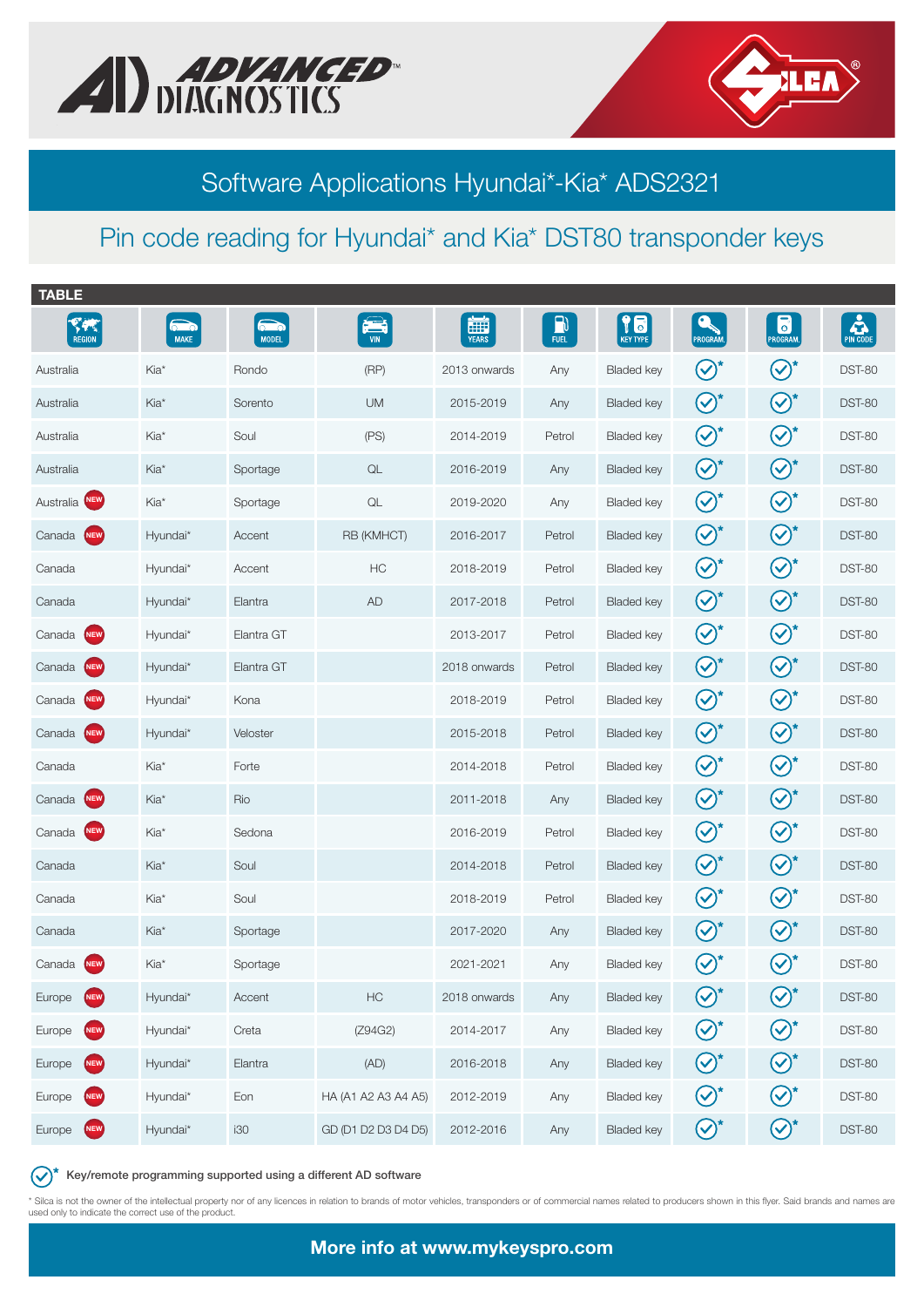



## Pin code reading for Hyundai\* and Kia\* DST80 transponder keys

| <b>TABLE</b>              |                          |                                      |                                   |                   |                                                          |                                                                                                                                                |                      |                                  |               |
|---------------------------|--------------------------|--------------------------------------|-----------------------------------|-------------------|----------------------------------------------------------|------------------------------------------------------------------------------------------------------------------------------------------------|----------------------|----------------------------------|---------------|
| <b>REGION</b>             | $\bullet$<br><b>MAKE</b> | $\overline{\bullet}$<br><b>MODEL</b> | أكثأ<br>VIN                       | 雦<br><b>YEARS</b> | $\begin{matrix} 1 \\ 1 \\ 2 \\ 3 \\ 4 \end{matrix}$ FUEL | $\left[\begin{array}{cc} \color{red} \color{red} \color{black} \color{red} \color{black} \mathbf{R} \color{black} \end{array}\right]$ KEY TYPE | PROGRAM              | $\overline{\bullet}$<br>PROGRAM. | PIN CODE      |
| Europe                    | Hyundai*                 | i30                                  | (PD)                              | 2016-2017         | Any                                                      | <b>Bladed key</b>                                                                                                                              | $\bigodot^*$         | $\bigodot^*$                     | <b>DST-80</b> |
| NEW<br>Europe             | Hyundai*                 | i30                                  |                                   | 2017-2020         | Any                                                      | <b>Bladed key</b>                                                                                                                              | $\bigodot^{\!\star}$ | $\bigodot^{\!\star}$             | <b>DST-80</b> |
| <b>NEW</b><br>Europe      | Hyundai*                 | i40                                  | VF (LA LB LC LD LE)               | 2010 onwards      | Any                                                      | <b>Bladed key</b>                                                                                                                              | $\bigodot^*$         | $\bigodot^*$                     | <b>DST-80</b> |
| Europe                    | Hyundai*                 | loniq                                | AE                                | 2017-2018         | Any                                                      | <b>Bladed key</b>                                                                                                                              | $\bigodot^*$         | $\bigodot^*$                     | <b>DST-80</b> |
| Europe<br><b>NEW</b>      | Hyundai*                 | Santa Fe                             | DM (SX)                           | 2014-2018         | Any                                                      | <b>Bladed key</b>                                                                                                                              | $\bigodot^*$         | $\bigodot^*$                     | <b>DST-80</b> |
| Europe                    | Hyundai*                 | Tucson                               | TL (J1 to J4)                     | 2014-2018         | Any                                                      | <b>Bladed key</b>                                                                                                                              | $\bigodot^{\!\star}$ | $\bigodot^*$                     | <b>DST-80</b> |
| Europe                    | Hyundai*                 | Tucson                               | TL [GEN 3]                        | 2019-2019         | Any                                                      | <b>Bladed key</b>                                                                                                                              | $\bigodot^*$         | $\bigodot^*$                     | <b>DST-80</b> |
| <b>NEW</b><br>Europe      | Kia*                     | Carens                               | <b>RP</b>                         | 2013-2018         | Any                                                      | <b>Bladed key</b>                                                                                                                              | $\bigodot^*$         | $\bigodot^*$                     | <b>DST-80</b> |
| <b>NEW</b><br>Europe      | Kia*                     | Cee'D                                | JD (HM/HN)                        | 2012-2014         | Any                                                      | <b>Bladed key</b>                                                                                                                              | $\bigodot^*$         | $\bigodot^{\!\star}$             | <b>DST-80</b> |
| NEW<br>Europe             | Kia*                     | Cee'D                                | JD (HM/HN)                        | 2014-2018         | Any                                                      | <b>Bladed key</b>                                                                                                                              | $\bigodot^*$         | $\bigodot^*$                     | <b>DST-80</b> |
| Europe                    | Kia*                     | Forte                                |                                   | 2013-2018         | Any                                                      | <b>Bladed key</b>                                                                                                                              | $\bigodot^*$         | $\bigodot^*$                     | <b>DST-80</b> |
| NEW<br>Europe             | Kia*                     | Niro                                 | $\mathsf{DE}% _{T}$               | 2017-2019         | Any                                                      | <b>Bladed key</b>                                                                                                                              | $\bigodot^*$         | $\bigodot^*$                     | <b>DST-80</b> |
| <b>NEW</b><br>Europe      | Kia*                     | Optima                               | JF                                | 2016-2019         | Any                                                      | <b>Bladed key</b>                                                                                                                              | $\bigodot^*$         | $\bigodot^*$                     | <b>DST-80</b> |
| Europe                    | Kia*                     | Picanto                              | PA TA (KNABE)                     | 2012-2016         | Any                                                      | <b>Bladed key</b>                                                                                                                              | $\bigodot^*$         | $\bigodot^*$                     | <b>DST-80</b> |
| <b>NEW</b><br>Europe      | Kia*                     | Rio                                  | UB (DN)                           | 2011-2014         | Any                                                      | <b>Bladed key</b>                                                                                                                              | $\bigodot^*$         | $\bigodot^*$                     | <b>DST-80</b> |
| Europe                    | Kia*                     | Rio                                  | UB (KNAD)                         | 2014-2018         | Any                                                      | <b>Bladed key</b>                                                                                                                              | $\bigodot^*$         | $\bigodot^*$                     | <b>DST-80</b> |
| <b>NEW</b><br>Europe      | Kia*                     | Rondo                                |                                   | 2014-2019         | Any                                                      | <b>Bladed key</b>                                                                                                                              | $\bigodot^*$         | $\bigodot^*$                     | <b>DST-80</b> |
| <b>NEW</b><br>Europe      | Kia*                     | Sorento                              | <b>UM</b>                         | 2015-2019         | Any                                                      | <b>Bladed key</b>                                                                                                                              | $\bigodot^*$         | $\bigodot^*$                     | <b>DST-80</b> |
| <b>NEW</b><br>Europe      | Kia*                     | Soul                                 | PS (JP JS JT)                     | 2014-2018         | Any                                                      | <b>Bladed key</b>                                                                                                                              | $(\heartsuit)$       | $(\heartsuit)$                   | <b>DST-80</b> |
| Europe                    | Kia*                     | Sportage                             | $\mathsf{QL}$                     | 2016-2019         | Any                                                      | <b>Bladed key</b>                                                                                                                              | $(\!\!\sqrt\!)^*$    | $\bigodot^*$                     | <b>DST-80</b> |
| <b>NEW</b><br>Europe      | Kia*                     | Sportage                             | $\hbox{\ensuremath{\mathsf{QL}}}$ | 2019-2020         | Any                                                      | <b>Bladed key</b>                                                                                                                              | $\bigodot^*$         | $\bigodot^*$                     | <b>DST-80</b> |
| <b>NEW</b><br>India       | Hyundai*                 | Eon                                  | HA (A1 A2 A3 A4 A5)               | 2010-2019         | Any                                                      | <b>Bladed key</b>                                                                                                                              | $\bigodot^*$         | $\bigodot^*$                     | <b>DST-80</b> |
| New Zealand<br><b>NEW</b> | $Kia^*$                  | Picanto                              | PA TA (KNABE)                     | 2012-2016         | Any                                                      | <b>Bladed key</b>                                                                                                                              | $(\!\vee\!)^*$       | $\bigodot^{\!\star}$             | <b>DST-80</b> |
| S.America<br>NEW          | Hyundai*                 | <b>HB20</b>                          | (BG/BH/BJ/BK)                     | 2012 onwards      | Any                                                      | <b>Bladed key</b>                                                                                                                              | $\bigodot^*$         | $\bigodot^*$                     | <b>DST-80</b> |
|                           |                          |                                      |                                   |                   |                                                          |                                                                                                                                                |                      |                                  |               |

 $(\checkmark)^*$  Key/remote programming supported using a different AD software

\* Silca is not the owner of the intellectual property nor of any licences in relation to brands of motor vehicles, transponders or of commercial names related to producers shown in this flyer. Said brands and names are<br>use